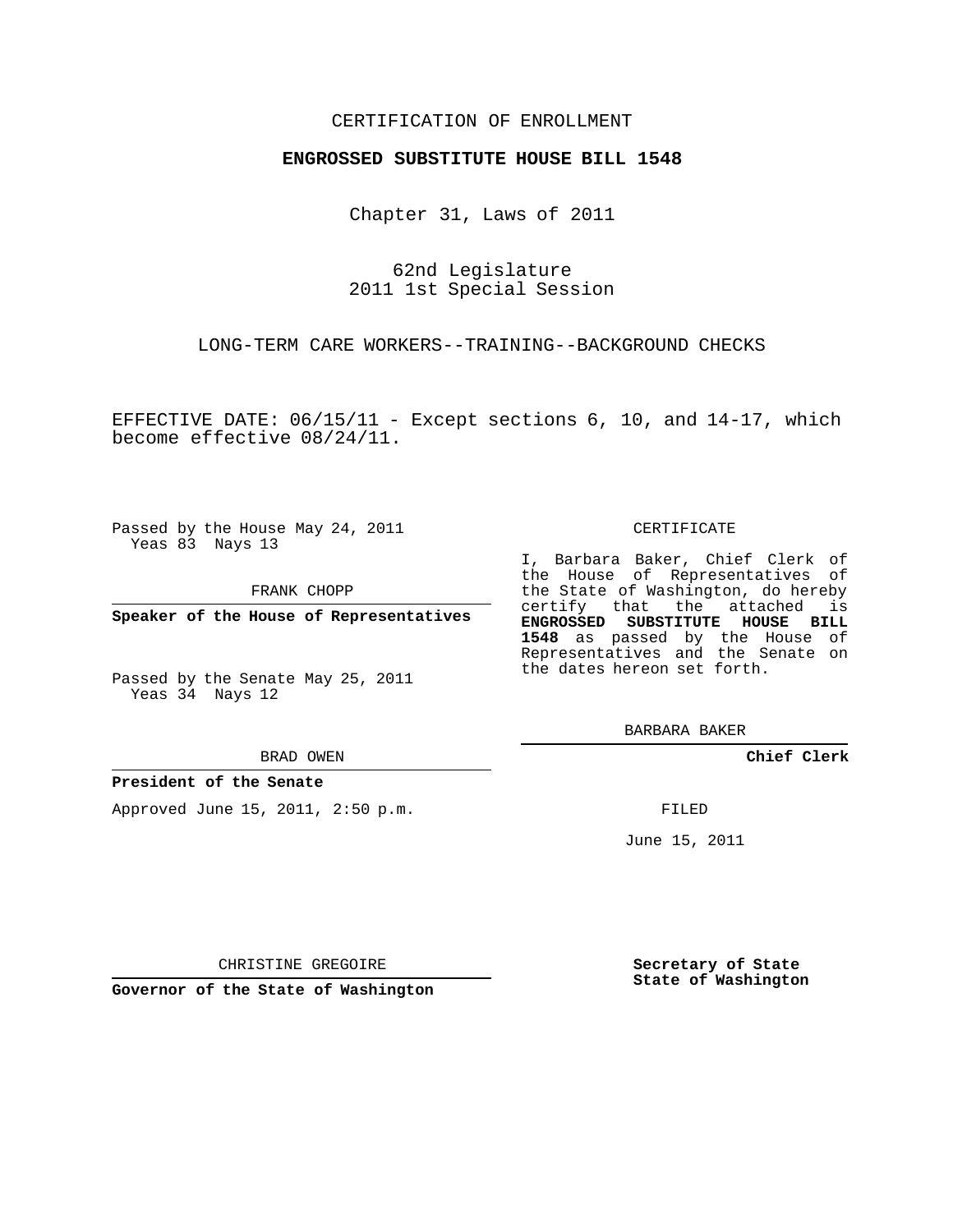# **ENGROSSED SUBSTITUTE HOUSE BILL 1548** \_\_\_\_\_\_\_\_\_\_\_\_\_\_\_\_\_\_\_\_\_\_\_\_\_\_\_\_\_\_\_\_\_\_\_\_\_\_\_\_\_\_\_\_\_

\_\_\_\_\_\_\_\_\_\_\_\_\_\_\_\_\_\_\_\_\_\_\_\_\_\_\_\_\_\_\_\_\_\_\_\_\_\_\_\_\_\_\_\_\_

Passed Legislature - 2011 1st Special Session

# **State of Washington 62nd Legislature 2011 1st Special Session**

**By** House Ways & Means (originally sponsored by Representatives Hunter, Darneille, and Kenney; by request of Department of Social and Health Services)

READ FIRST TIME 04/19/11.

 AN ACT Relating to implementation of long-term care worker requirements regarding background checks and training; amending RCW 18.88B.020, 18.88B.030, 18.88B.040, 18.88B.050, 74.39A.050, 74.39A.055, 74.39A.073, 74.39A.075, 74.39A.085, 74.39A.260, 74.39A.330, 74.39A.340, 74.39A.350, 74.39A.095, 18.20.125, 43.20A.710, and 43.43.837; and declaring an emergency.

BE IT ENACTED BY THE LEGISLATURE OF THE STATE OF WASHINGTON:

 **Sec. 1.** RCW 18.88B.020 and 2009 c 580 s 18 are each amended to read as follows:

10 (1) Effective January 1, ((2011)) 2014, except as provided in RCW 18.88B.040, the department of health shall require that any person hired as a long-term care worker for the elderly or persons with disabilities must be certified as a home care aide within one hundred fifty days from the date of being hired.

 (2) Except as provided in RCW 18.88B.040, certification as a home care aide requires both completion of seventy-five hours of training and successful completion of a certification examination pursuant to RCW 74.39A.073 and 18.88B.030.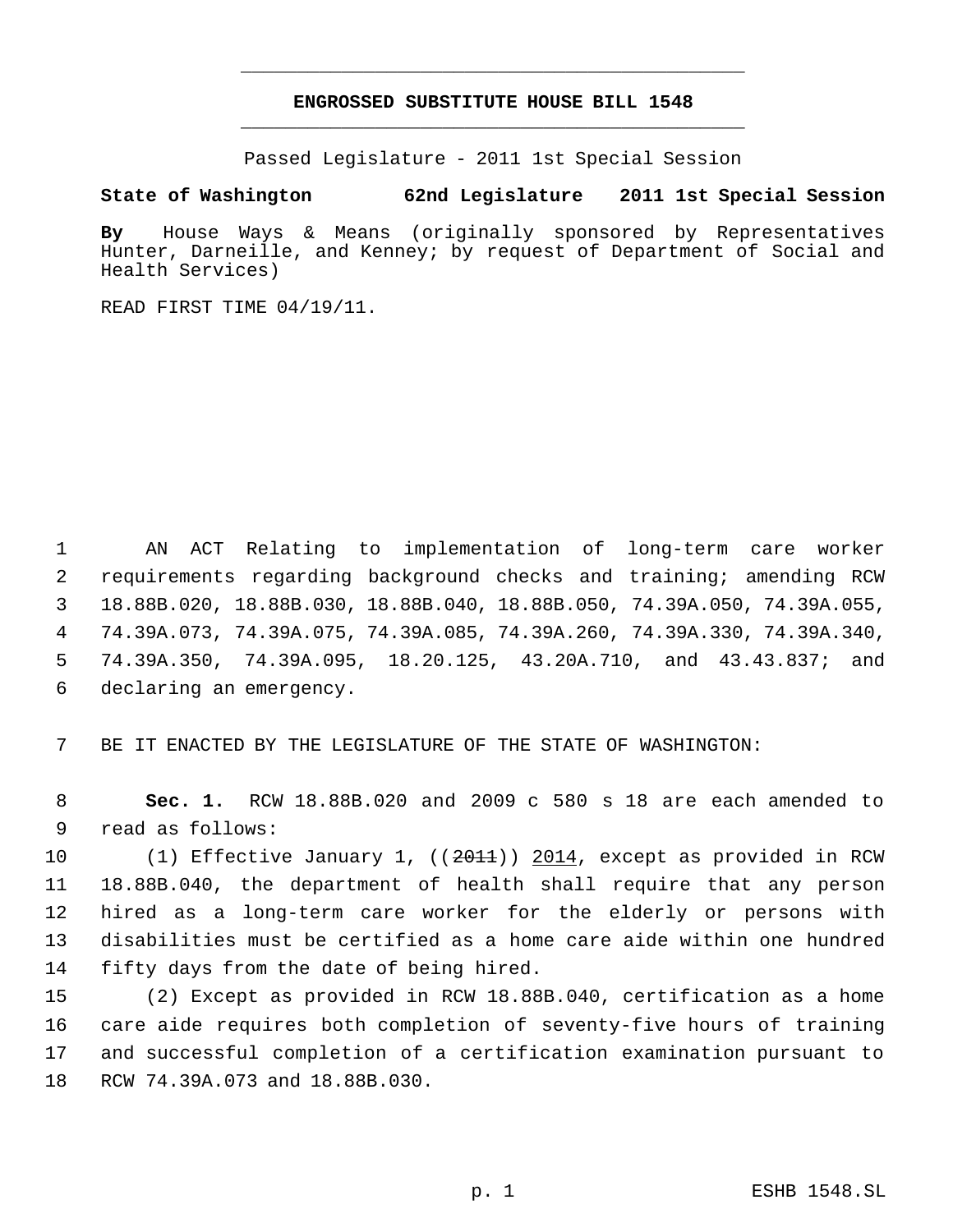(3) No person may practice or, by use of any title or description, represent himself or herself as a certified home care aide without being certified pursuant to this chapter.

 (4) The department of health shall adopt rules by August 1,  $((2010))$   $2013$ , to implement this section.

 **Sec. 2.** RCW 18.88B.030 and 2009 c 580 s 4 are each amended to read as follows:

8 (1) Effective January 1, ((2011)) 2014, except as provided in RCW 18.88B.040, the department of health shall require that all long-term care workers successfully complete a certification examination. Any long-term care worker failing to make the required grade for the examination will not be certified as a home care aide.

 (2) The department of health, in consultation with consumer and worker representatives, shall develop a home care aide certification examination to evaluate whether an applicant possesses the skills and knowledge necessary to practice competently. Unless excluded by RCW 18.88B.040 (1) and (2), only those who have completed the training requirements in RCW 74.39A.073 shall be eligible to sit for this examination.

 (3) The examination shall include both a skills demonstration and a written or oral knowledge test. The examination papers, all grading of the papers, and records related to the grading of skills demonstration shall be preserved for a period of not less than one year. The department of health shall establish rules governing the number of times and under what circumstances individuals who have failed the examination may sit for the examination, including whether any intermediate remedial steps should be required.

 (4) All examinations shall be conducted by fair and wholly impartial methods. The certification examination shall be administered and evaluated by the department of health or by a contractor to the department of health that is neither an employer of long-term care workers or private contractors providing training services under this chapter.

(5) The department of health has the authority to:

 (a) Establish forms, procedures, and examinations necessary to certify home care aides pursuant to this chapter;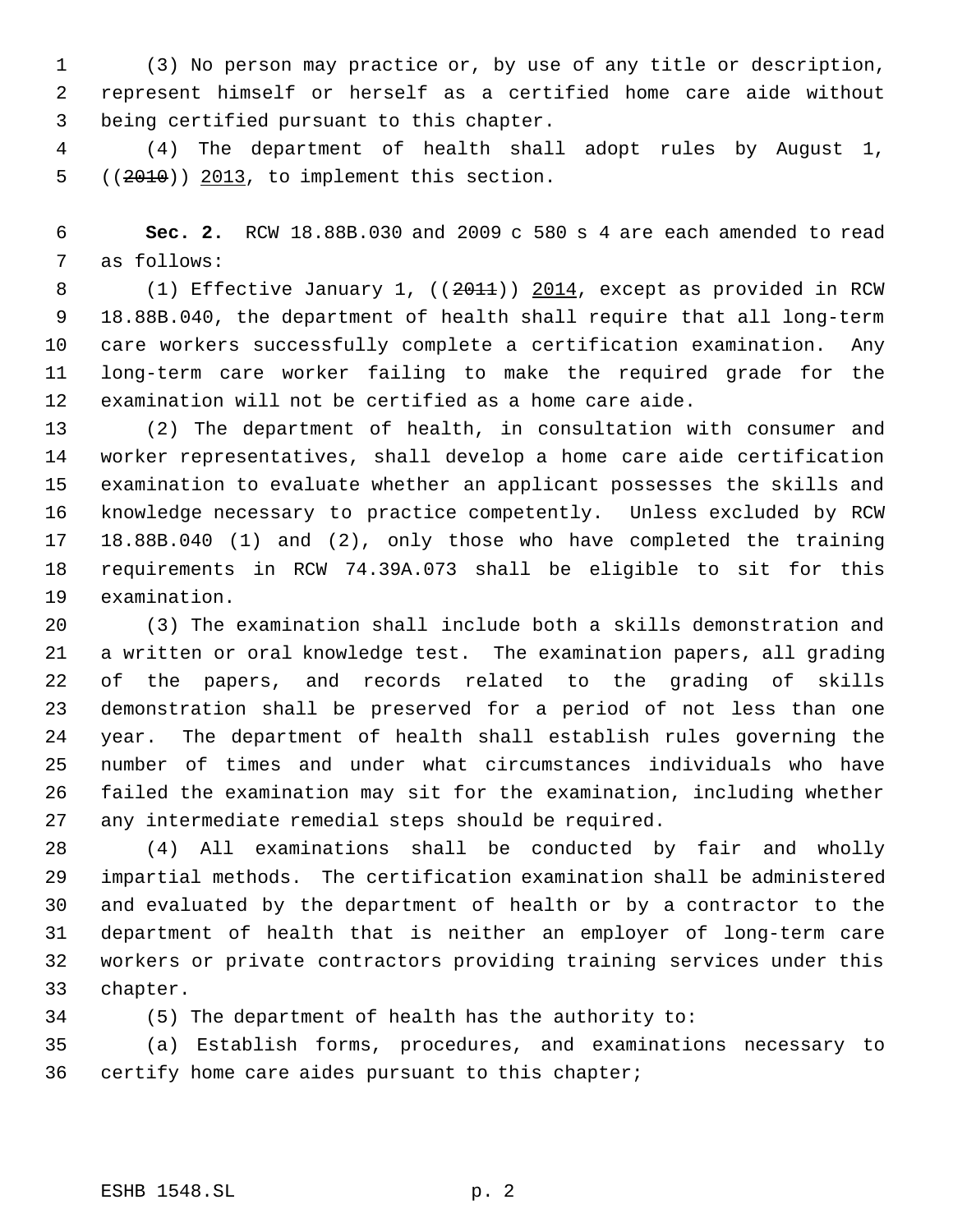(b) Hire clerical, administrative, and investigative staff as needed to implement this section;

 (c) Issue certification as a home care aide to any applicant who has successfully completed the home care aide examination;

 (d) Maintain the official record of all applicants and persons with certificates;

 (e) Exercise disciplinary authority as authorized in chapter 18.130 RCW; and

 (f) Deny certification to applicants who do not meet training, competency examination, and conduct requirements for certification.

 (6) The department of health shall adopt rules by August 1, 12 ((2010)) 2013, that establish the procedures, including criteria for reviewing an applicant's state and federal background checks, and examinations necessary to carry this section into effect.

 **Sec. 3.** RCW 18.88B.040 and 2010 c 169 s 11 are each amended to read as follows:

 The following long-term care workers are not required to become a certified home care aide pursuant to this chapter.

 (1) Registered nurses, licensed practical nurses, certified nursing assistants or persons who are in an approved training program for certified nursing assistants under chapter 18.88A RCW, medicare- certified home health aides, or other persons who hold a similar health credential, as determined by the secretary of health, or persons with special education training and an endorsement granted by the superintendent of public instruction, as described in RCW 28A.300.010, if the secretary of health determines that the circumstances do not 27 require certification. After December 31, 2013, individuals exempted by this subsection may obtain certification as a home care aide from the department of health without fulfilling the training requirements in RCW 74.39A.073 but must successfully complete a certification examination pursuant to RCW 18.88B.030.

 (2) A person already employed as a long-term care worker prior to January 1, ((2011)) 2014, who completes all of his or her training requirements in effect as of the date he or she was hired, is not required to obtain certification. After December 31, 2013, individuals exempted by this subsection may obtain certification as a home care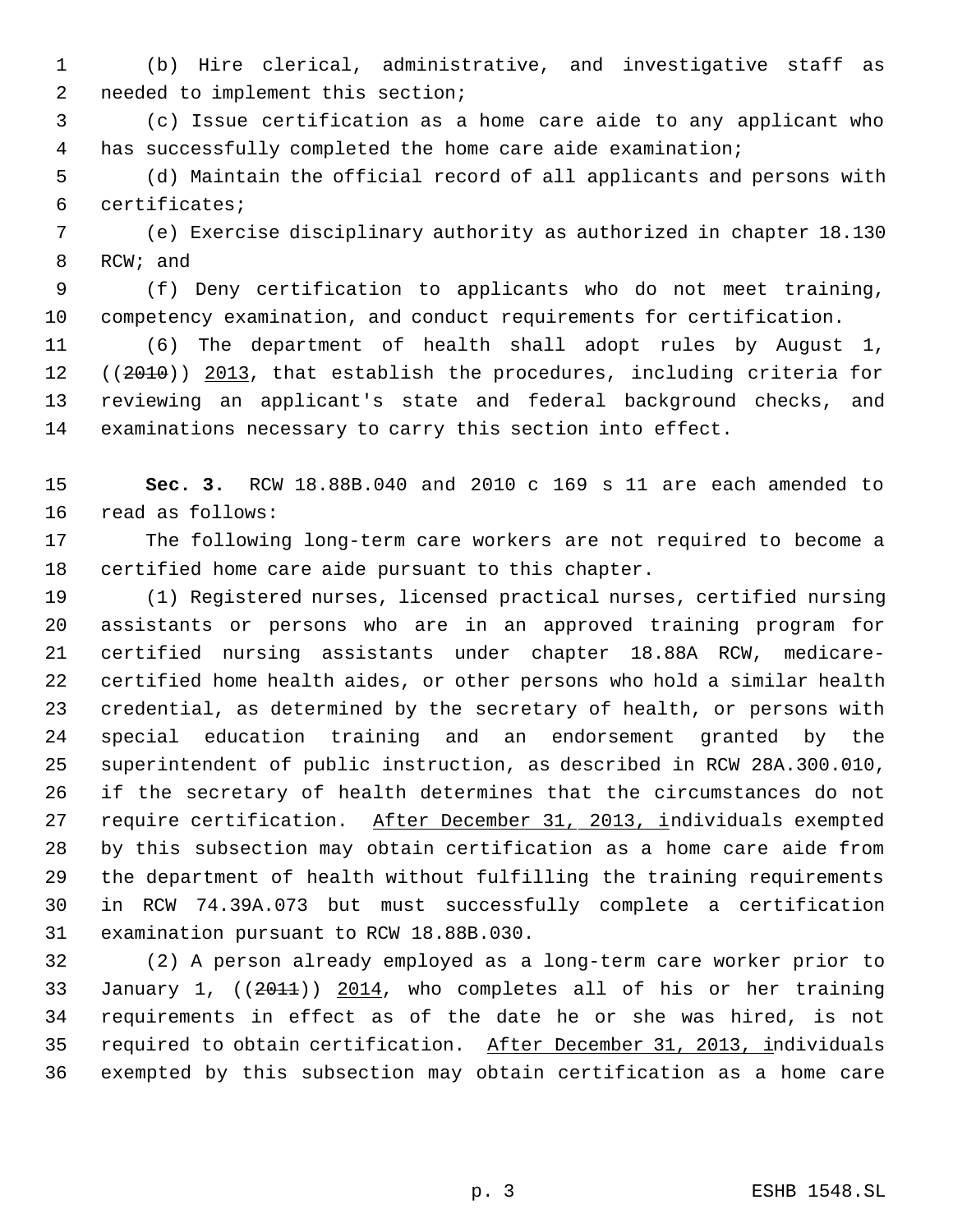aide from the department of health without fulfilling the training requirements in RCW 74.39A.073 but must successfully complete a certification examination pursuant to RCW 18.88B.030.

 (3) All long-term care workers employed by supported living providers are not required to obtain certification under this chapter.

 (4) An individual provider caring only for his or her biological, step, or adoptive child or parent is not required to obtain certification under this chapter.

9 (5) ((Prior to June 30, 2014, a person hired as an individual 10 provider who provides twenty hours or less of care for one person in 11 any calendar month is not required to obtain certification under this 12 chapter.

13  $(6)$ )) A long-term care worker exempted by this section from the training requirements contained in RCW 74.39A.073 may not be prohibited from enrolling in training pursuant to that section.

16 ( $(\langle 7 \rangle)$ ) (6) The department of health shall adopt rules by August 1, (( $2010$ ))  $2013$ , to implement this section.

 **Sec. 4.** RCW 18.88B.050 and 2009 c 580 s 17 are each amended to read as follows:

 (1) The uniform disciplinary act, chapter 18.130 RCW, governs uncertified practice, issuance of certificates, and the discipline of persons with certificates under this chapter. The secretary of health shall be the disciplinary authority under this chapter.

 (2) The secretary of health may take action to immediately suspend the certification of a long-term care worker upon finding that conduct of the long-term care worker has caused or presents an imminent threat of harm to a functionally disabled person in his or her care.

 (3) If the secretary of health imposes suspension or conditions for continuation of certification, the suspension or conditions for continuation are effective immediately upon notice and shall continue in effect pending the outcome of any hearing.

 (4) The department of health shall take appropriate enforcement action related to the licensure of a private agency or facility licensed by the state, to provide personal care services, other than an individual provider, who knowingly employs a long-term care worker who is not a certified home care aide as required under this chapter or, if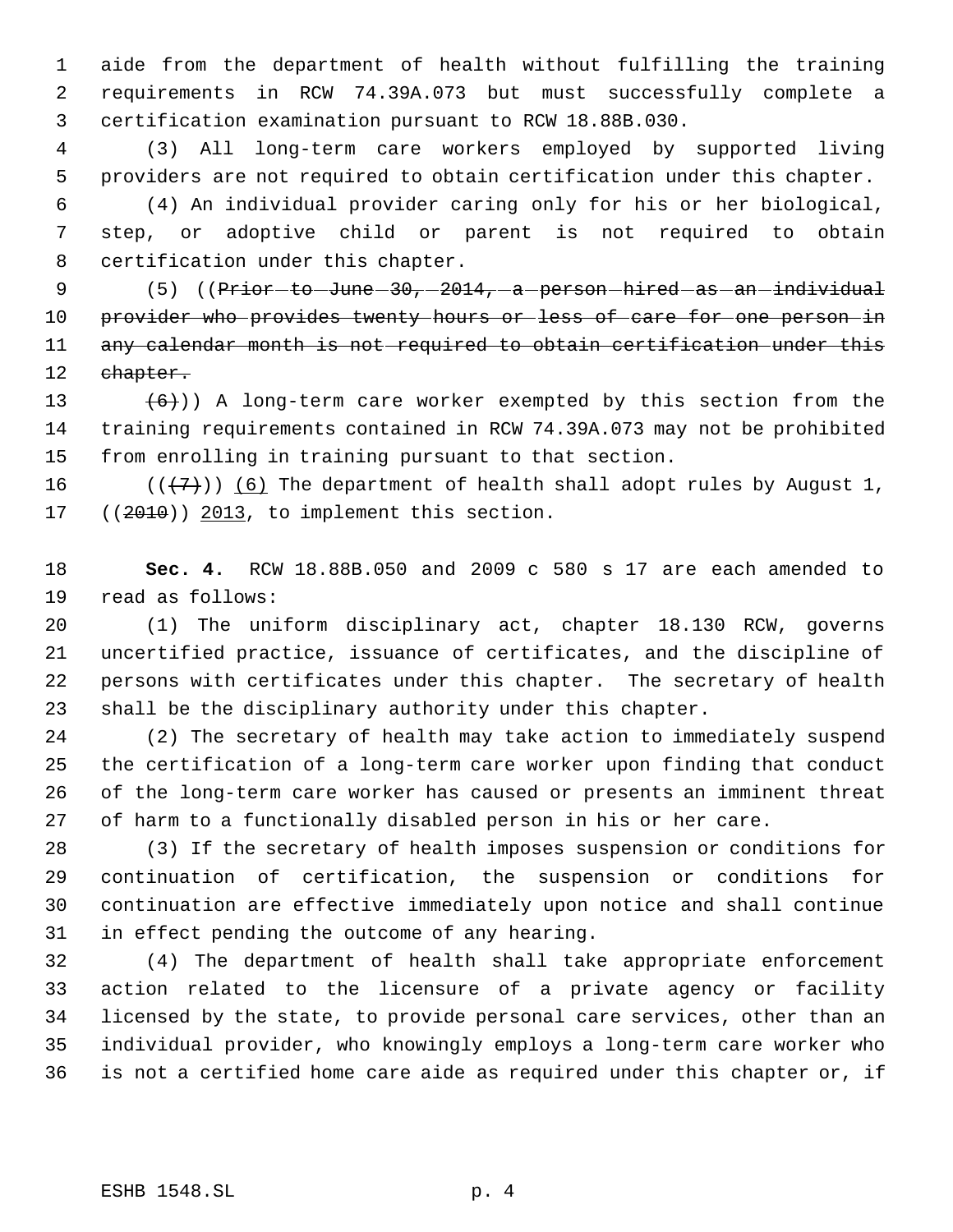exempted from certification by RCW 18.88B.040, has not completed his or her required training pursuant to this chapter.

 (5) Chapter 34.05 RCW shall govern actions by the department of health under this section.

 (6) The department of health shall adopt rules by August 1,  $((2010))$   $2013$ , to implement this section.

 **Sec. 5.** RCW 74.39A.050 and 2009 c 580 s 7 are each amended to read as follows:

 The department's system of quality improvement for long-term care services shall use the following principles, consistent with applicable federal laws and regulations:

 (1) The system shall be client-centered and promote privacy, independence, dignity, choice, and a home or home-like environment for consumers consistent with chapter 392, Laws of 1997.

 (2) The goal of the system is continuous quality improvement with the focus on consumer satisfaction and outcomes for consumers. This includes that when conducting licensing or contract inspections, the department shall interview an appropriate percentage of residents, family members, resident case managers, and advocates in addition to interviewing providers and staff.

 (3) Providers should be supported in their efforts to improve quality and address identified problems initially through training, consultation, technical assistance, and case management.

 (4) The emphasis should be on problem prevention both in monitoring and in screening potential providers of service.

 (5) Monitoring should be outcome based and responsive to consumer complaints and based on a clear set of health, quality of care, and safety standards that are easily understandable and have been made available to providers, residents, and other interested parties.

 (6) Prompt and specific enforcement remedies shall also be implemented without delay, pursuant to RCW 74.39A.080, RCW 70.128.160, chapter 18.51 RCW, or chapter 74.42 RCW, for providers found to have delivered care or failed to deliver care resulting in problems that are serious, recurring, or uncorrected, or that create a hazard that is causing or likely to cause death or serious harm to one or more residents. These enforcement remedies may also include, when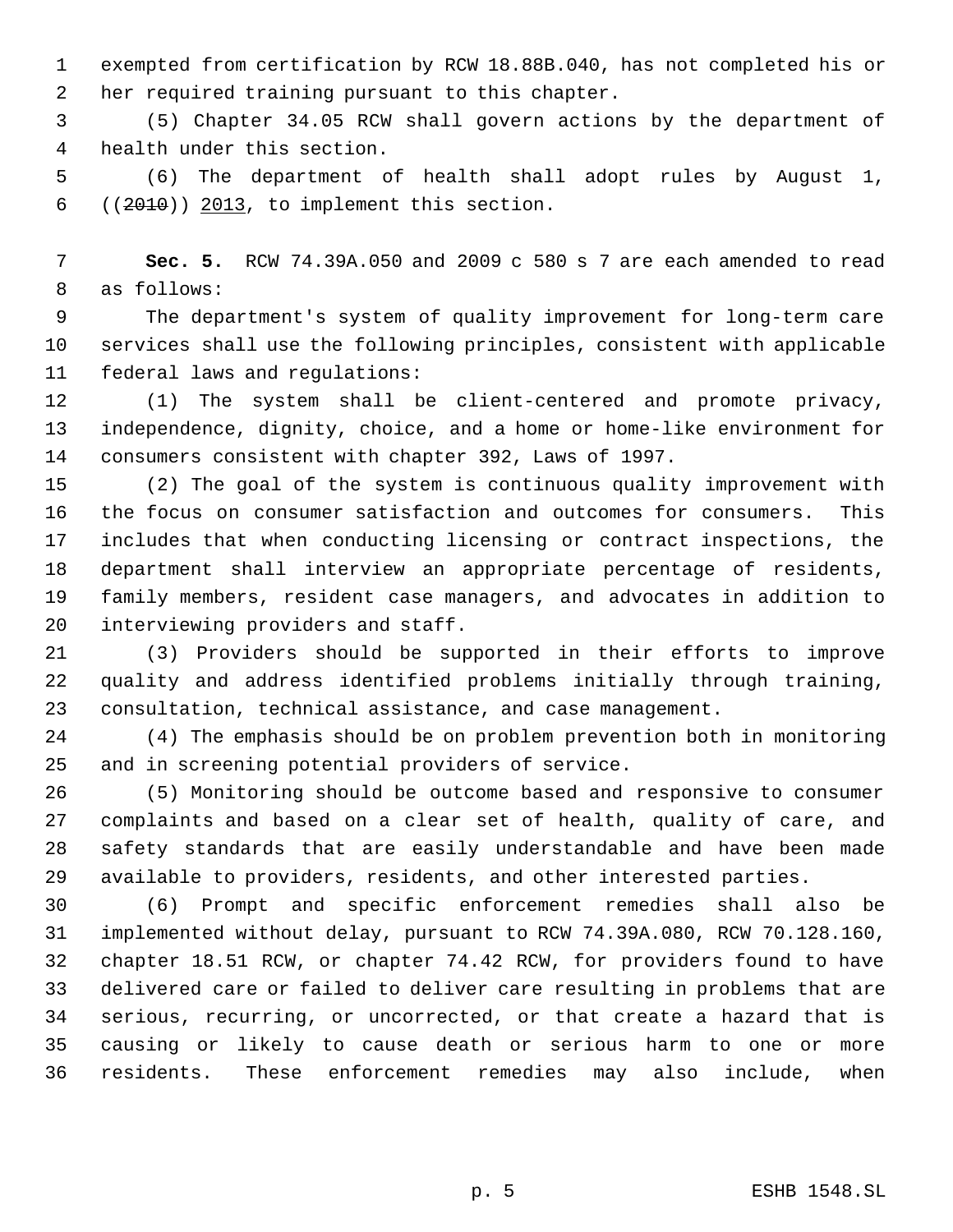appropriate, reasonable conditions on a contract or license. In the selection of remedies, the safety, health, and well-being of residents shall be of paramount importance.

 (7) All long-term care workers shall be screened through background checks in a uniform and timely manner to ensure that they do not have a criminal history that would disqualify them from working with vulnerable persons. Long-term care workers who are hired after January 8 1, ((2012)) 2014, are subject to background checks under RCW 74.39A.055. This information will be shared with the department of health in accordance with RCW 74.39A.055 to advance the purposes of chapter 2, Laws of 2009.

 (8) No provider, or its staff, or long-term care worker, or prospective provider or long-term care worker, with a stipulated finding of fact, conclusion of law, an agreed order, or finding of fact, conclusion of law, or final order issued by a disciplining authority, a court of law, or entered into a state registry finding him or her guilty of abuse, neglect, exploitation, or abandonment of a minor or a vulnerable adult as defined in chapter 74.34 RCW shall be employed in the care of and have unsupervised access to vulnerable adults.

 (9) The department shall establish, by rule, a state registry which contains identifying information about long-term care workers identified under this chapter who have substantiated findings of abuse, neglect, financial exploitation, or abandonment of a vulnerable adult as defined in RCW 74.34.020. The rule must include disclosure, disposition of findings, notification, findings of fact, appeal rights, and fair hearing requirements. The department shall disclose, upon request, substantiated findings of abuse, neglect, financial exploitation, or abandonment to any person so requesting this information. This information will also be shared with the department of health to advance the purposes of chapter 2, Laws of 2009.

 (10) Until December 31, ((2010)) 2013, individual providers and home care agency providers must satisfactorily complete department- approved orientation, basic training, and continuing education within the time period specified by the department in rule. The department shall adopt rules by March 1, 2002, for the implementation of this section. The department shall deny payment to an individual provider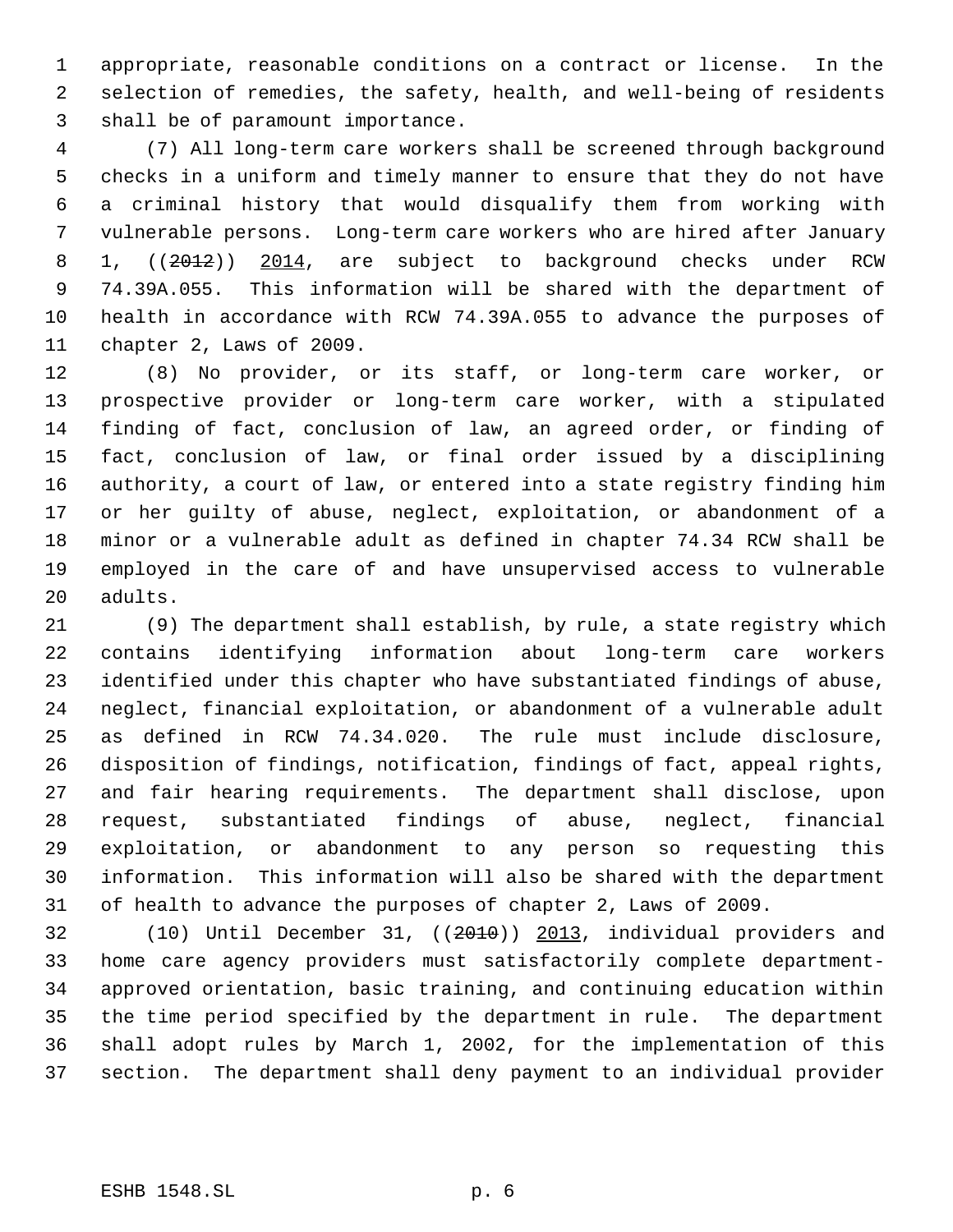or a home care provider who does not complete the training requirements within the time limit specified by the department by rule.

 (11) Until December 31, ((2010)) 2013, in an effort to improve access to training and education and reduce costs, especially for rural communities, the coordinated system of long-term care training and education must include the use of innovative types of learning strategies such as internet resources, videotapes, and distance learning using satellite technology coordinated through community colleges or other entities, as defined by the department.

 (12) The department shall create an approval system by March 1, 2002, for those seeking to conduct department-approved training.

 (13) The department shall establish, by rule, background checks and other quality assurance requirements for long-term care workers who provide in-home services funded by medicaid personal care as described in RCW 74.09.520, community options program entry system waiver services as described in RCW 74.39A.030, or chore services as described in RCW 74.39A.110 that are equivalent to requirements for individual providers. Long-term care workers who are hired after January 1, 19 ((2012)) 2014, are subject to background checks under RCW 74.39A.055.

 (14) Under existing funds the department shall establish internally a quality improvement standards committee to monitor the development of standards and to suggest modifications.

 (15) Within existing funds, the department shall design, develop, and implement a long-term care training program that is flexible, relevant, and qualifies towards the requirements for a nursing assistant certificate as established under chapter 18.88A RCW. This subsection does not require completion of the nursing assistant certificate training program by providers or their staff. The long- term care teaching curriculum must consist of a fundamental module, or modules, and a range of other available relevant training modules that provide the caregiver with appropriate options that assist in meeting the resident's care needs. Some of the training modules may include, but are not limited to, specific training on the special care needs of persons with developmental disabilities, dementia, mental illness, and the care needs of the elderly. No less than one training module must be dedicated to workplace violence prevention. The nursing care quality assurance commission shall work together with the department to develop the curriculum modules. The nursing care quality assurance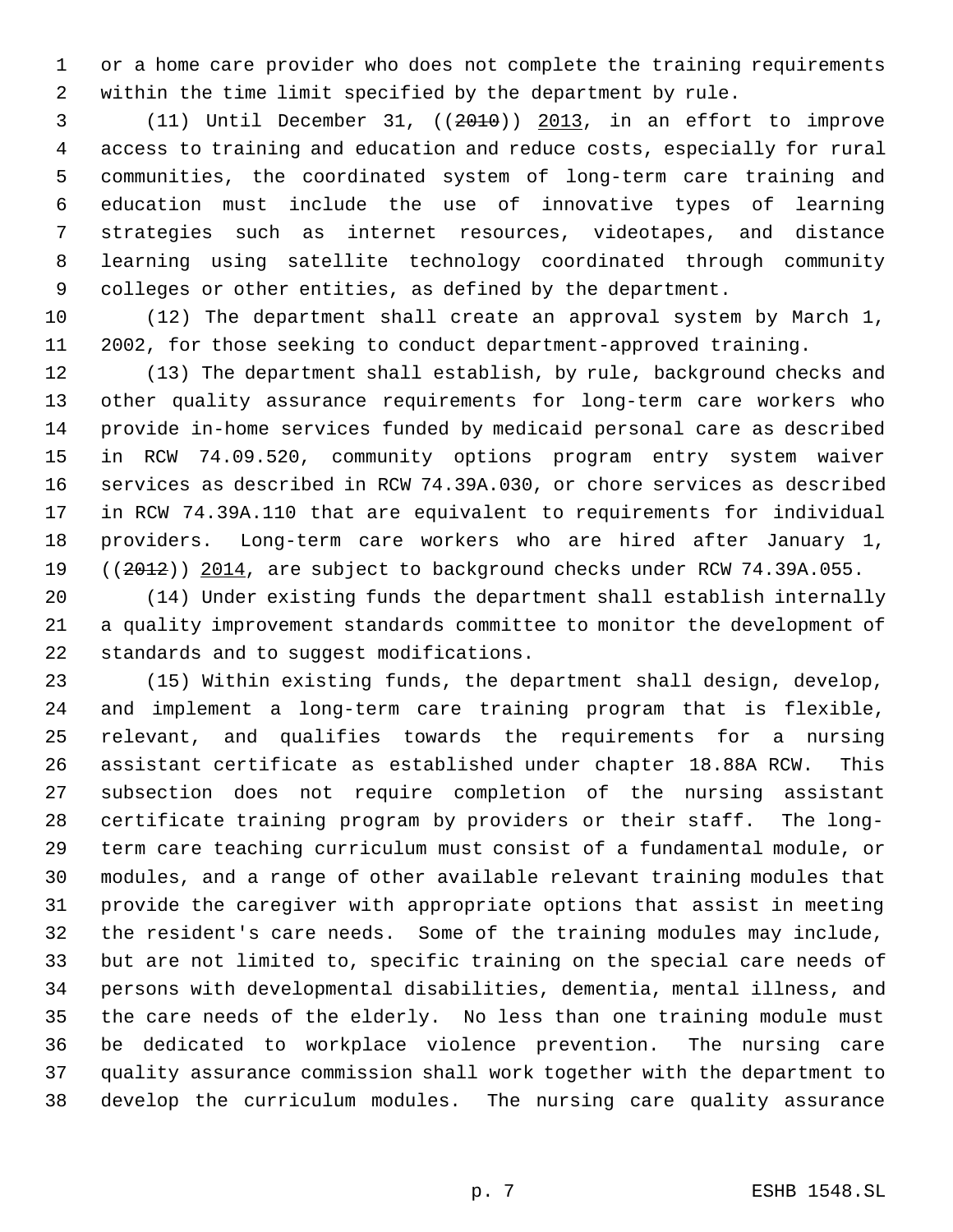commission shall direct the nursing assistant training programs to accept some or all of the skills and competencies from the curriculum modules towards meeting the requirements for a nursing assistant certificate as defined in chapter 18.88A RCW. A process may be developed to test persons completing modules from a caregiver's class to verify that they have the transferable skills and competencies for entry into a nursing assistant training program. The department may review whether facilities can develop their own related long-term care training programs. The department may develop a review process for determining what previous experience and training may be used to waive some or all of the mandatory training. The department of social and health services and the nursing care quality assurance commission shall work together to develop an implementation plan by December 12, 1998.

 **Sec. 6.** RCW 74.39A.055 and 2009 c 580 s 2 are each amended to read as follows:

 (1) All long-term care workers for the elderly or persons with 17 disabilities hired after January 1, ((2012)) 2014, shall be screened through state and federal background checks in a uniform and timely manner to ensure that they do not have a criminal history that would disqualify them from working with vulnerable persons. These background checks shall include checking against the federal bureau of investigation fingerprint identification records system and against the national sex offenders registry or their successor programs. The department shall require these long-term care workers to submit fingerprints for the purpose of investigating conviction records through both the Washington state patrol and the federal bureau of investigation.

 (2) To allow the department of health to satisfy its certification responsibilities under chapter 18.88B RCW, the department shall share state and federal background check results with the department of health. Neither department may share the federal background check results with any other state agency or person.

 (3) The department shall not pass on the cost of these criminal background checks to the workers or their employers.

 (4) The department shall adopt rules to implement the provisions of this section by August 1, ((2010)) 2013.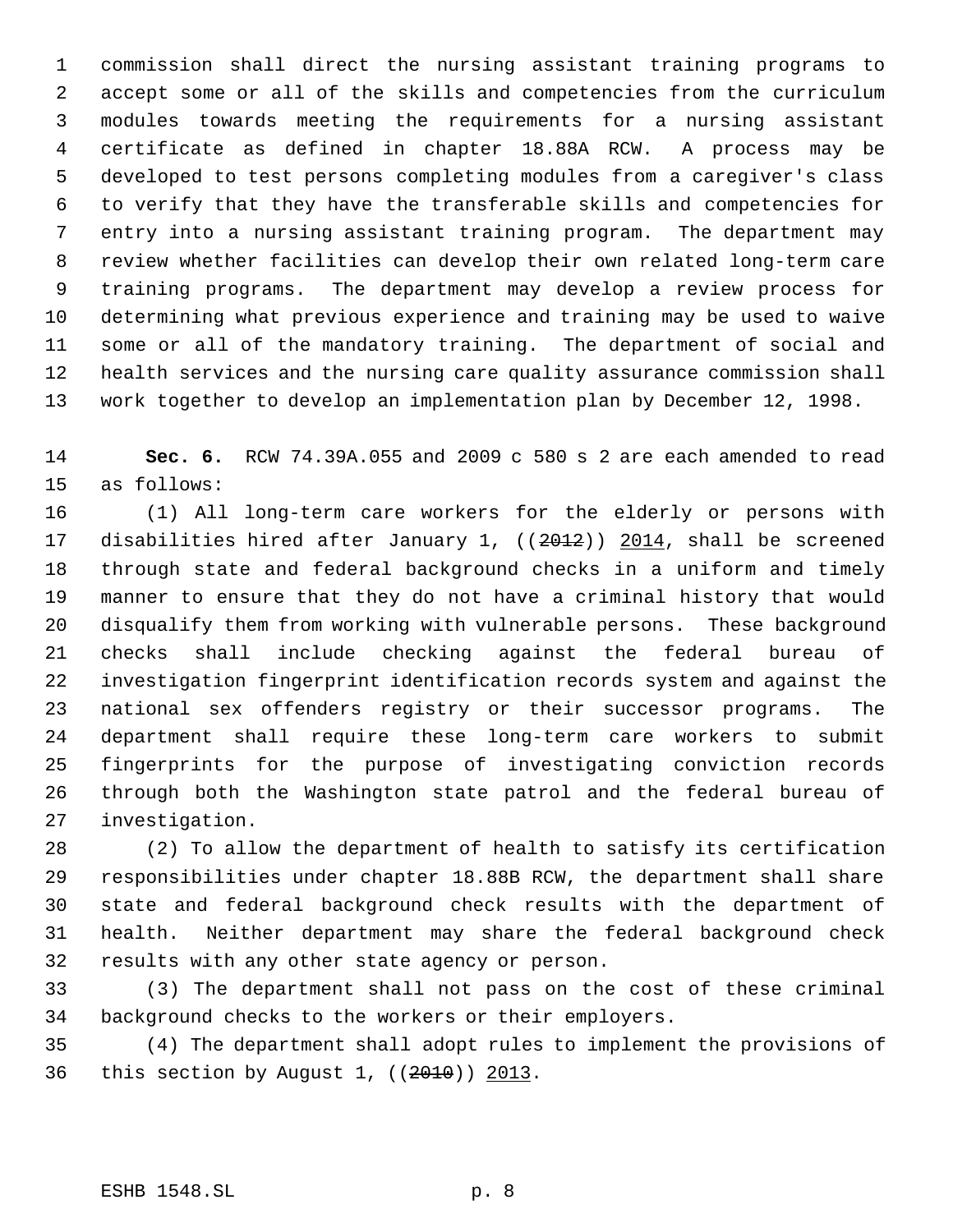**Sec. 7.** RCW 74.39A.073 and 2009 c 580 s 10 are each amended to read as follows:

 (1) Effective January 1, ((2011)) 2014, except as provided in RCW 18.88B.040, all persons employed as long-term care workers for the elderly or persons with disabilities must meet the minimum training requirements in this section within one hundred twenty calendar days of employment.

 (2) All persons employed as long-term care workers must obtain seventy-five hours of entry-level training approved by the department. A long-term care worker must accomplish five of these seventy-five hours before becoming eligible to provide care.

 (3) Training required by subsection (4)(c) of this section will be applied towards training required under RCW 18.20.270 or 70.128.230 as well as any statutory or regulatory training requirements for long-term care workers employed by supportive living providers.

 (4) Only training curriculum approved by the department may be used to fulfill the training requirements specified in this section. The seventy-five hours of entry-level training required shall be as follows:

 (a) Before a long-term care worker is eligible to provide care, he or she must complete two hours of orientation training regarding his or her role as caregiver and the applicable terms of employment;

 (b) Before a long-term care worker is eligible to provide care, he or she must complete three hours of safety training, including basic safety precautions, emergency procedures, and infection control; and

 (c) All long-term care workers must complete seventy hours of long-term care basic training, including training related to core competencies and population specific competencies.

(5) The department shall only approve training curriculum that:

 (a) Has been developed with input from consumer and worker representatives; and

 (b) Requires comprehensive instruction by qualified instructors on the competencies and training topics in this section.

 (6) Individual providers under RCW 74.39A.270 shall be compensated for training time required by this section.

 (7) The department of health shall adopt rules by August 1,  $((2010))$   $2013$ , to implement subsections  $(1)$ ,  $(2)$ , and  $(3)$  of this section.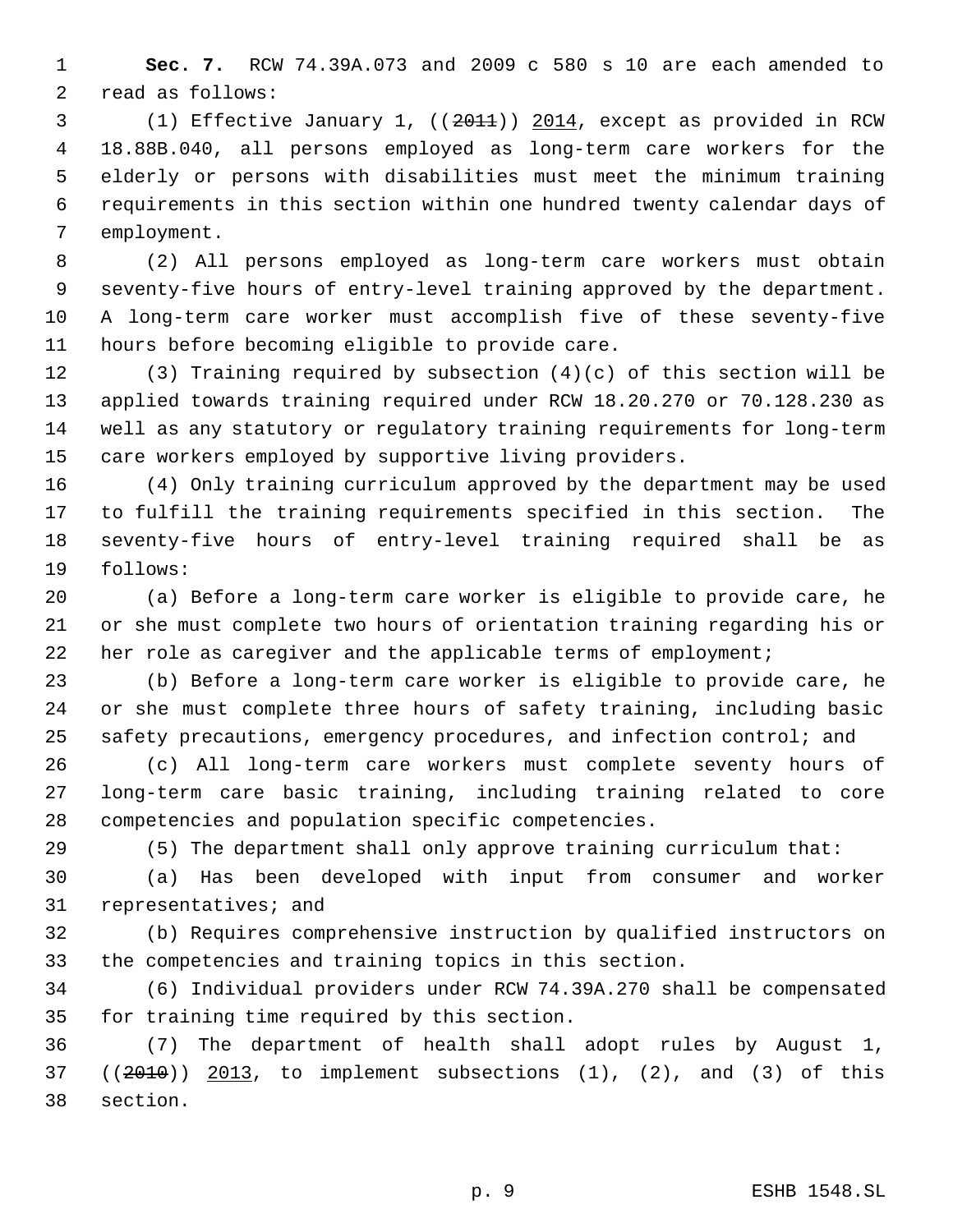(8) The department shall adopt rules by August 1, ((2010)) 2013, to implement subsections (4) and (5) of this section.

 **Sec. 8.** RCW 74.39A.075 and 2009 c 580 s 11 are each amended to read as follows:

5 (1) Effective January 1, ((2011)) 2014, a biological, step, or adoptive parent who is the individual provider only for his or her developmentally disabled son or daughter must receive twelve hours of training relevant to the needs of adults with developmental disabilities within the first one hundred twenty days of becoming an individual provider.

 (2) Effective January 1, ((2011)) 2014, individual providers 12 identified in  $((a + b) - b)$  this subsection must complete thirty-five hours of training within the first one hundred twenty days of becoming an individual provider. Five of the thirty-five hours must be completed before becoming eligible to provide care. Two of these five hours shall be devoted to an orientation training regarding an individual provider's role as caregiver and the applicable terms of employment, and three hours shall be devoted to safety training, including basic safety precautions, emergency procedures, and infection 20 control. Individual providers subject to this requirement include( $(·$ 

21  $(a)$ )) an individual provider caring only for his or her biological, step, or adoptive child or parent unless covered by subsection (1) of 23 this section( $\left(i \right)$  and

24  $\langle b \rangle$  -Before -January -1, -2014, -a -person -hired -as -an -individual 25 provider who provides twenty hours or less of care for one person in 26 any calendar month)).

 (3) Only training curriculum approved by the department may be used to fulfill the training requirements specified in this section. The department shall only approve training curriculum that:

 (a) Has been developed with input from consumer and worker representatives; and

(b) Requires comprehensive instruction by qualified instructors.

 (4) The department shall adopt rules by August 1, ((2010)) 2013, to implement this section.

 **Sec. 9.** RCW 74.39A.085 and 2009 c 580 s 14 are each amended to read as follows: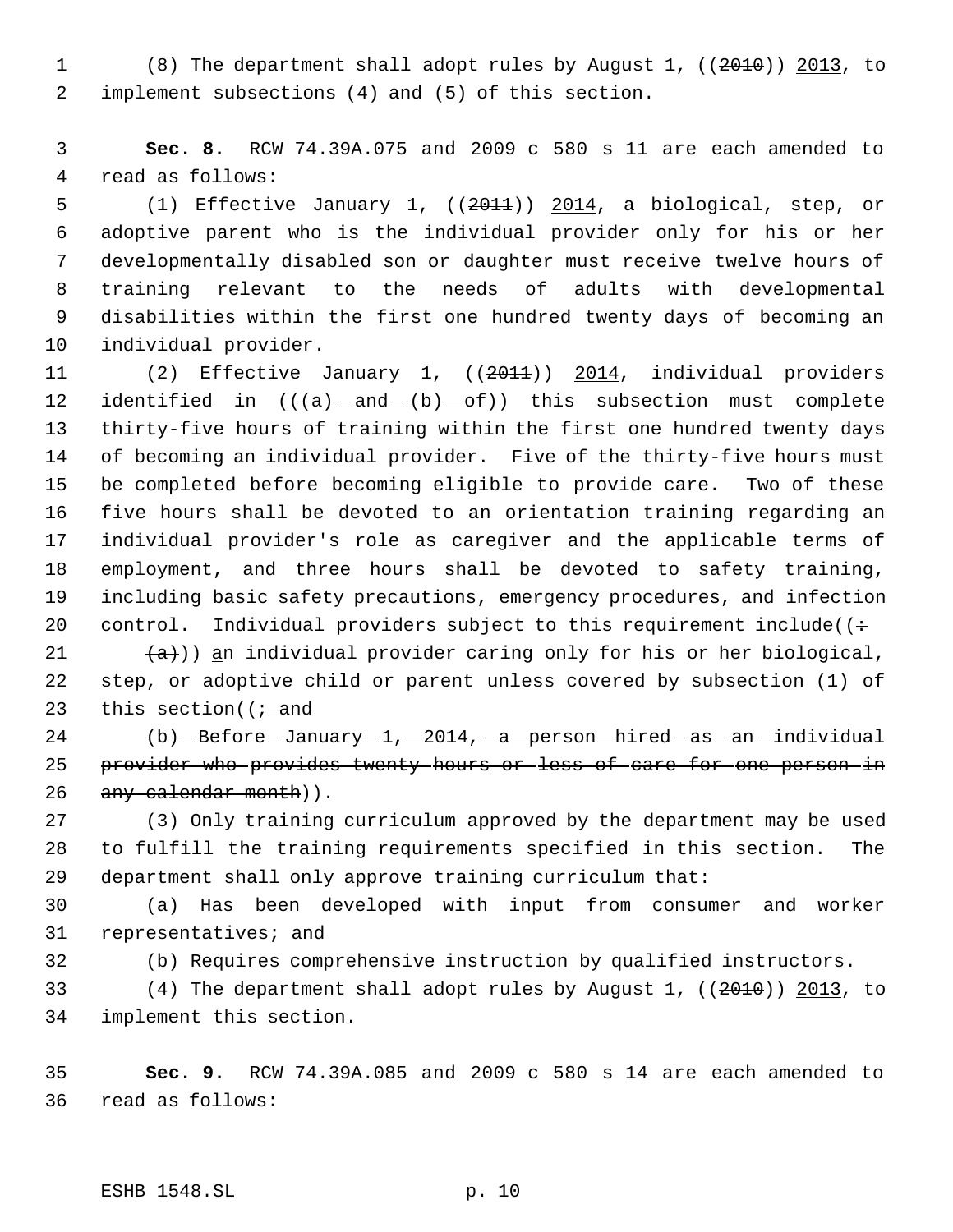(1) The department shall deny payment to any individual provider of home care services who has not been certified by the department of health as a home care aide as required under chapter 2, Laws of 2009 or, if exempted from certification by RCW 18.88B.040, has not completed his or her required training pursuant to chapter 2, Laws of 2009.

 (2) The department may terminate the contract of any individual provider of home care services, or take any other enforcement measure deemed appropriate by the department if the individual provider's certification is revoked under chapter 2, Laws of 2009 or, if exempted from certification by RCW 18.88B.040, has not completed his or her required training pursuant to chapter 2, Laws of 2009.

 (3) The department shall take appropriate enforcement action related to the contract of a private agency or facility licensed by the state, to provide personal care services, other than an individual provider, who knowingly employs a long-term care worker who is not a certified home care aide as required under chapter 2, Laws of 2009 or, if exempted from certification by RCW 18.88B.040, has not completed his or her required training pursuant to chapter 2, Laws of 2009.

 (4) Chapter 34.05 RCW shall govern actions by the department under this section.

 (5) The department shall adopt rules by August 1, ((2010)) 2013, to implement this section.

 **Sec. 10.** RCW 74.39A.260 and 2009 c 580 s 9 are each amended to read as follows:

 The department must perform criminal background checks for individual providers and prospective individual providers and ensure that the authority has ready access to any long-term care abuse and neglect registry used by the department. Individual providers who are 29 hired after January 1, ((2012)) 2014, are subject to background checks under RCW 74.39A.055.

 **Sec. 11.** RCW 74.39A.330 and 2009 c 478 s 1 are each amended to read as follows:

 Long-term care workers shall be offered on-the-job training or peer mentorship for at least one hour per week in the first ninety days of work from a long-term care worker who has completed at least twelve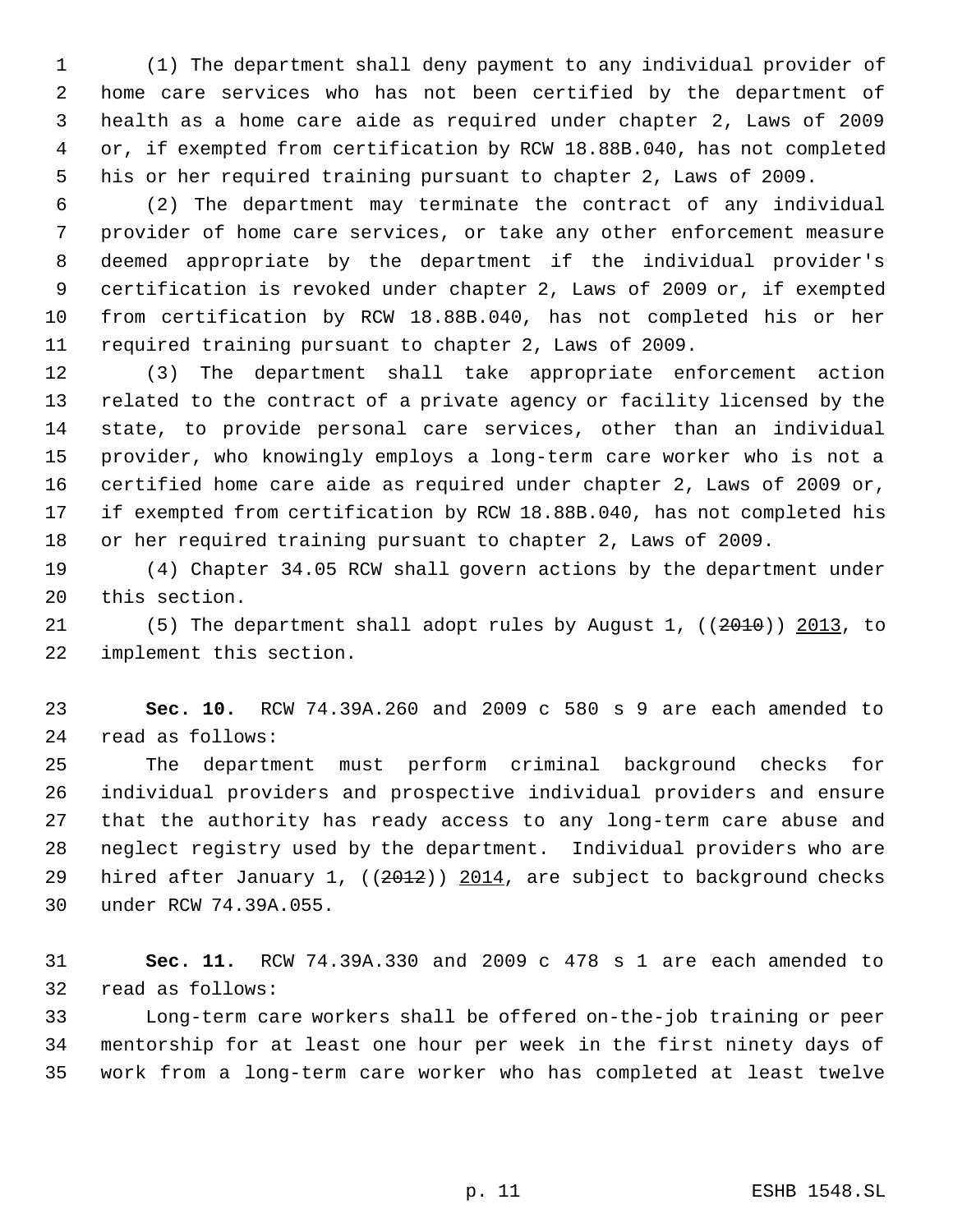hours of mentor training and is mentoring no more than ten other workers at any given time. This requirement applies to long-term care 3 workers who begin work on or after ((July 1, 2011)) January 1, 2014.

 **Sec. 12.** RCW 74.39A.340 and 2009 c 580 s 12 are each amended to read as follows:

 (1) The department of health shall ensure that all long-term care workers shall complete twelve hours of continuing education training in advanced training topics each year. This requirement applies beginning 9 on July 1, ((2011)) 2014.

 (2) Completion of continuing education as required in this section is a prerequisite to maintaining home care aide certification under chapter 2, Laws of 2009.

 (3) Unless voluntarily certified as a home care aide under chapter 2, Laws of 2009, subsection (1) of this section does not apply to:

 (a) An individual provider caring only for his or her biological, step, or adoptive child; and

17 (b) ((Before June - 30, -2014, -a -person -hired -as -an -individual 18 provider who provides twenty hours or less of care for one person in 19 any calendar month)) A person who is exempt under RCW 18.88B.040(1) so long as he or she maintains his or her credential in good standing.

 (4) Only training curriculum approved by the department may be used to fulfill the training requirements specified in this section. The department shall only approve training curriculum that:

 (a) Has been developed with input from consumer and worker representatives; and

(b) Requires comprehensive instruction by qualified instructors.

 (5) Individual providers under RCW 74.39A.270 shall be compensated for training time required by this section.

 (6) The department of health shall adopt rules by August 1, 30  $((2010))$   $2013$ , to implement subsections  $(1)$ ,  $(2)$ , and  $(3)$  of this section.

 (7) The department shall adopt rules by August 1, ((2010)) 2013, to implement subsection (4) of this section.

 **Sec. 13.** RCW 74.39A.350 and 2009 c 580 s 13 are each amended to read as follows:

The department shall offer, directly or through contract, training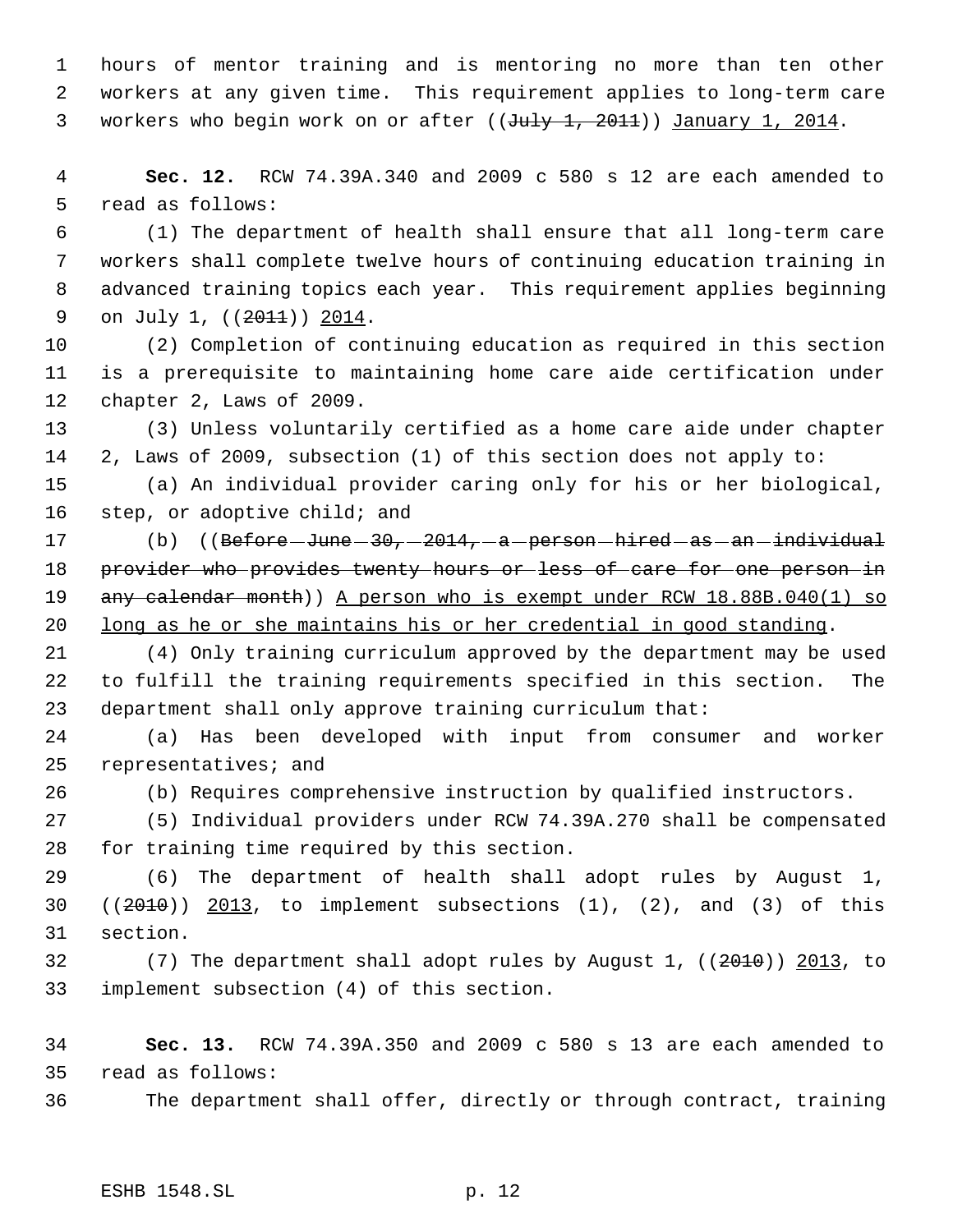opportunities sufficient for a long-term care worker to accumulate seventy hours of training within a reasonable time period. For individual providers represented by an exclusive bargaining representative under RCW 74.39A.270, the training opportunities shall be offered through the training partnership established under RCW 74.39A.360. Training topics shall include, but are not limited to: Client rights; personal care; mental illness; dementia; developmental disabilities; depression; medication assistance; advanced communication skills; positive client behavior support; developing or improving client-centered activities; dealing with wandering or aggressive client behaviors; medical conditions; nurse delegation core training; peer mentor training; and advocacy for quality care training. The department may not require long-term care workers to obtain the training described in this section. This requirement to offer advanced 15 training applies beginning January 1, ((2012)) 2014.

 **Sec. 14.** RCW 74.39A.095 and 2009 c 580 s 8 are each amended to read as follows:

 (1) In carrying out case management responsibilities established under RCW 74.39A.090 for consumers who are receiving services under the medicaid personal care, community options programs entry system or chore services program through an individual provider, each area agency on aging shall provide oversight of the care being provided to consumers receiving services under this section to the extent of available funding. Case management responsibilities incorporate this oversight, and include, but are not limited to:

 (a) Verification that any individual provider who has not been referred to a consumer by the authority has met any training requirements established by the department;

(b) Verification of a sample of worker time sheets;

 (c) Monitoring the consumer's plan of care to verify that it adequately meets the needs of the consumer, through activities such as home visits, telephone contacts, and responses to information received by the area agency on aging indicating that a consumer may be experiencing problems relating to his or her home care;

(d) Reassessing and reauthorizing services;

 (e) Monitoring of individual provider performance. If, in the course of its case management activities, the area agency on aging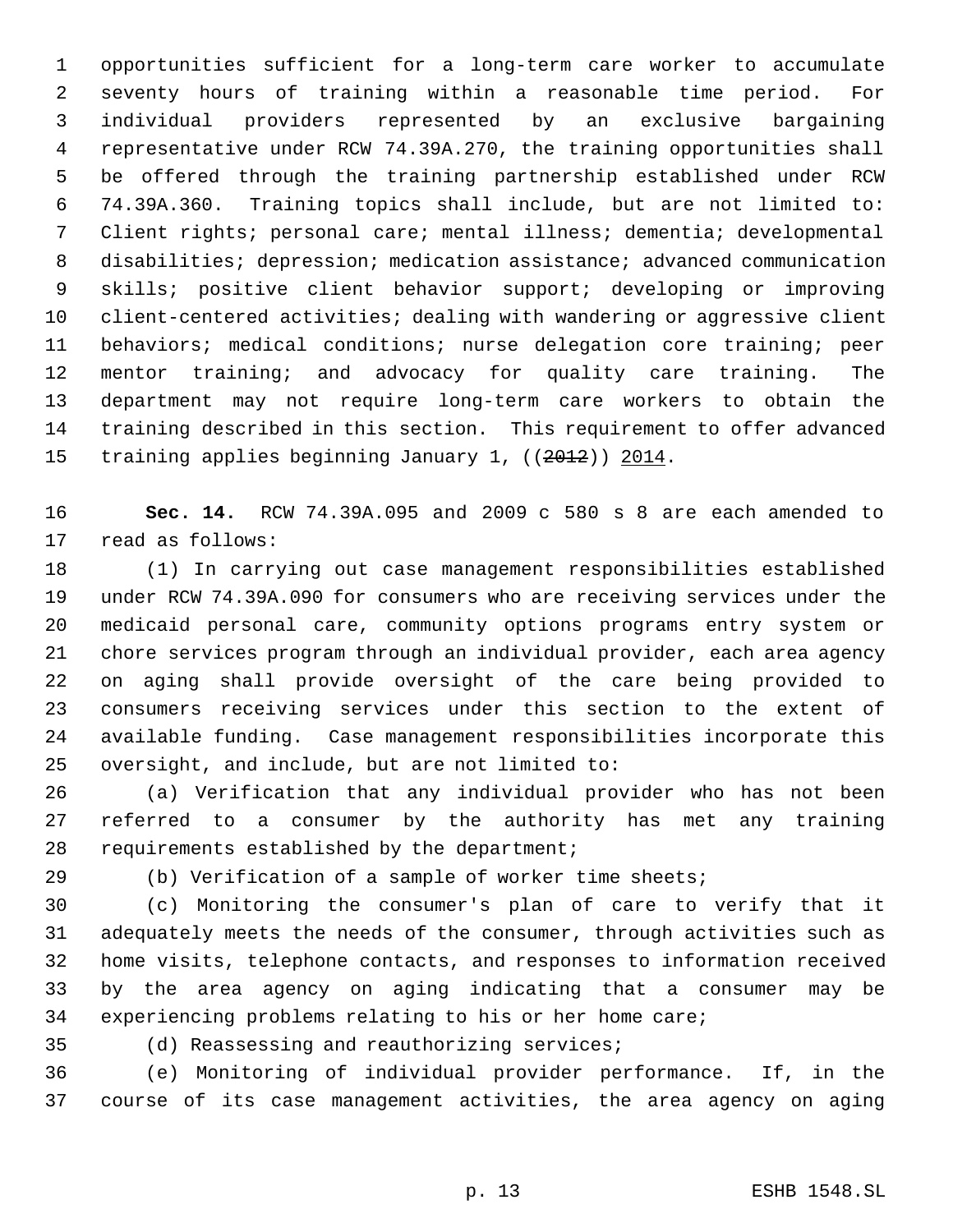identifies concerns regarding the care being provided by an individual provider who was referred by the authority, the area agency on aging must notify the authority regarding its concerns; and

 (f) Conducting criminal background checks or verifying that criminal background checks have been conducted for any individual provider who has not been referred to a consumer by the authority. 7 Individual providers who are hired after January 1, ((2012)) 2014, are subject to background checks under RCW 74.39A.055.

 (2) The area agency on aging case manager shall work with each consumer to develop a plan of care under this section that identifies and ensures coordination of health and long-term care services that meet the consumer's needs. In developing the plan, they shall utilize, and modify as needed, any comprehensive community service plan developed by the department as provided in RCW 74.39A.040. The plan of care shall include, at a minimum:

 (a) The name and telephone number of the consumer's area agency on aging case manager, and a statement as to how the case manager can be contacted about any concerns related to the consumer's well-being or the adequacy of care provided;

 (b) The name and telephone numbers of the consumer's primary health care provider, and other health or long-term care providers with whom 22 the consumer has frequent contacts;

 (c) A clear description of the roles and responsibilities of the area agency on aging case manager and the consumer receiving services under this section;

 (d) The duties and tasks to be performed by the area agency on aging case manager and the consumer receiving services under this section;

 (e) The type of in-home services authorized, and the number of hours of services to be provided;

(f) The terms of compensation of the individual provider;

 (g) A statement by the individual provider that he or she has the ability and willingness to carry out his or her responsibilities relative to the plan of care; and

 (h)(i) Except as provided in (h)(ii) of this subsection, a clear statement indicating that a consumer receiving services under this section has the right to waive any of the case management services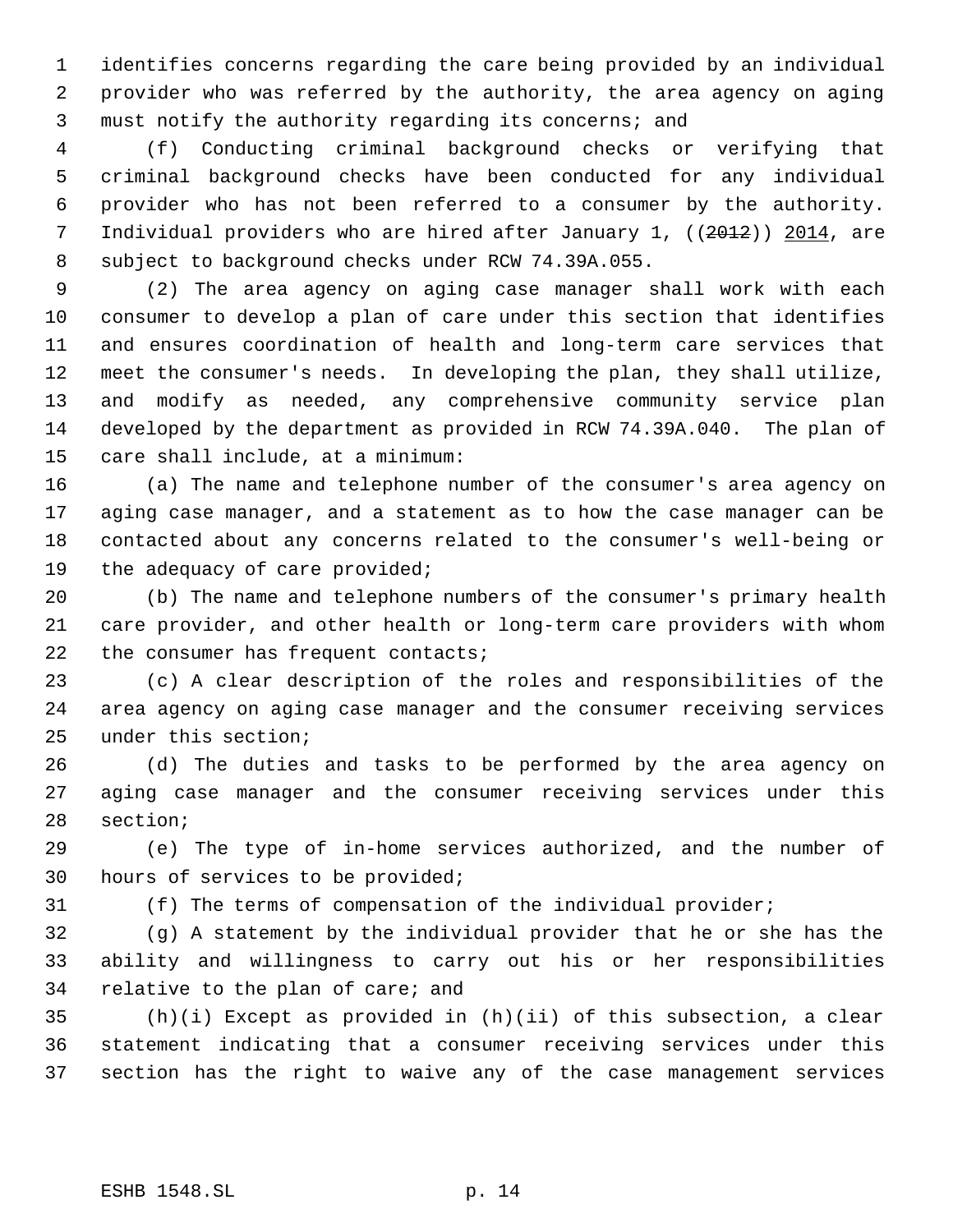offered by the area agency on aging under this section, and a clear indication of whether the consumer has, in fact, waived any of these services.

 (ii) The consumer's right to waive case management services does not include the right to waive reassessment or reauthorization of services, or verification that services are being provided in accordance with the plan of care.

 (3) Each area agency on aging shall retain a record of each waiver of services included in a plan of care under this section.

 (4) Each consumer has the right to direct and participate in the development of their plan of care to the maximum practicable extent of their abilities and desires, and to be provided with the time and support necessary to facilitate that participation.

 (5) A copy of the plan of care must be distributed to the consumer's primary care provider, individual provider, and other relevant providers with whom the consumer has frequent contact, as authorized by the consumer.

 (6) The consumer's plan of care shall be an attachment to the contract between the department, or their designee, and the individual provider.

 (7) If the department or area agency on aging case manager finds that an individual provider's inadequate performance or inability to deliver quality care is jeopardizing the health, safety, or well-being of a consumer receiving service under this section, the department or the area agency on aging may take action to terminate the contract between the department and the individual provider. If the department or the area agency on aging has a reasonable, good faith belief that the health, safety, or well-being of a consumer is in imminent jeopardy, the department or area agency on aging may summarily suspend the contract pending a fair hearing. The consumer may request a fair hearing to contest the planned action of the case manager, as provided in chapter 34.05 RCW. When the department or area agency on aging terminates or summarily suspends a contract under this subsection, it must provide oral and written notice of the action taken to the authority. The department may by rule adopt guidelines for implementing this subsection.

 (8) The department or area agency on aging may reject a request by a consumer receiving services under this section to have a family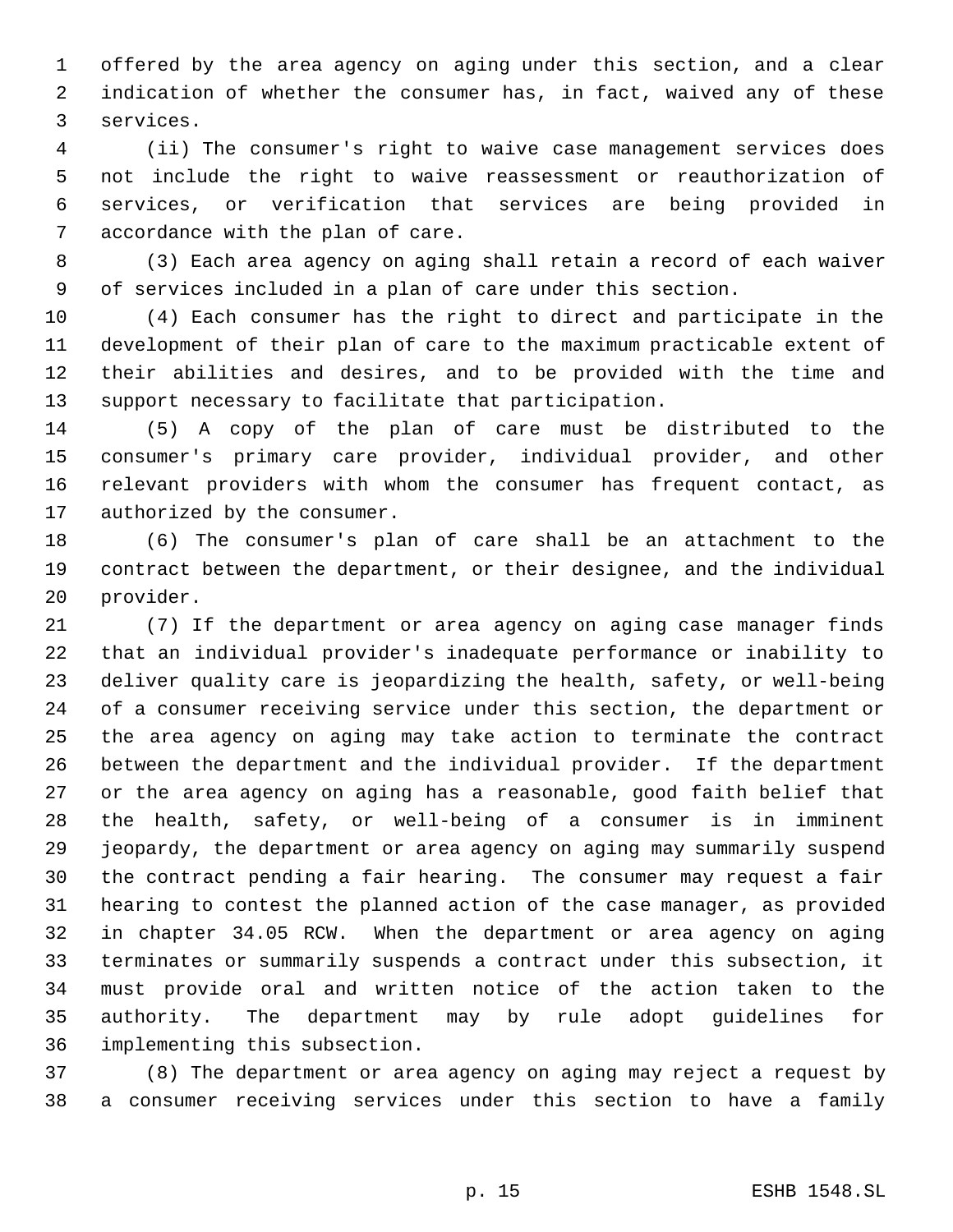member or other person serve as his or her individual provider if the case manager has a reasonable, good faith belief that the family member or other person will be unable to appropriately meet the care needs of the consumer. The consumer may request a fair hearing to contest the decision of the case manager, as provided in chapter 34.05 RCW. The department may by rule adopt guidelines for implementing this subsection.

 **Sec. 15.** RCW 18.20.125 and 2009 c 580 s 3 are each amended to read as follows:

 (1) Inspections must be outcome based and responsive to resident complaints and based on a clear set of health, quality of care, and safety standards that are easily understandable and have been made available to facilities, residents, and other interested parties. This includes that when conducting licensing inspections, the department shall interview an appropriate percentage of residents, family members, and advocates in addition to interviewing appropriate staff.

 (2) Prompt and specific enforcement remedies shall also be implemented without delay, consistent with RCW 18.20.190, for facilities found to have delivered care or failed to deliver care resulting in problems that are serious, recurring, or uncorrected, or that create a hazard that is causing or likely to cause death or serious harm to one or more residents. These enforcement remedies may also include, when appropriate, reasonable conditions on a license. In the selection of remedies, the safety, health, and well-being of residents shall be of paramount importance.

 (3)(a) To the extent funding is available, the licensee, administrator, and their staff should be screened through background checks in a uniform and timely manner to ensure that they do not have a criminal history that would disqualify them from working with vulnerable adults. Employees may be provisionally hired pending the results of the background check if they have been given three positive references.

 (b) Long-term care workers, as defined in RCW 74.39A.009, who are 34 hired after January 1, ((2012)) 2014, are subject to background checks under RCW 74.39A.055.

 (4) No licensee, administrator, or staff, or prospective licensee, administrator, or staff, with a stipulated finding of fact, conclusion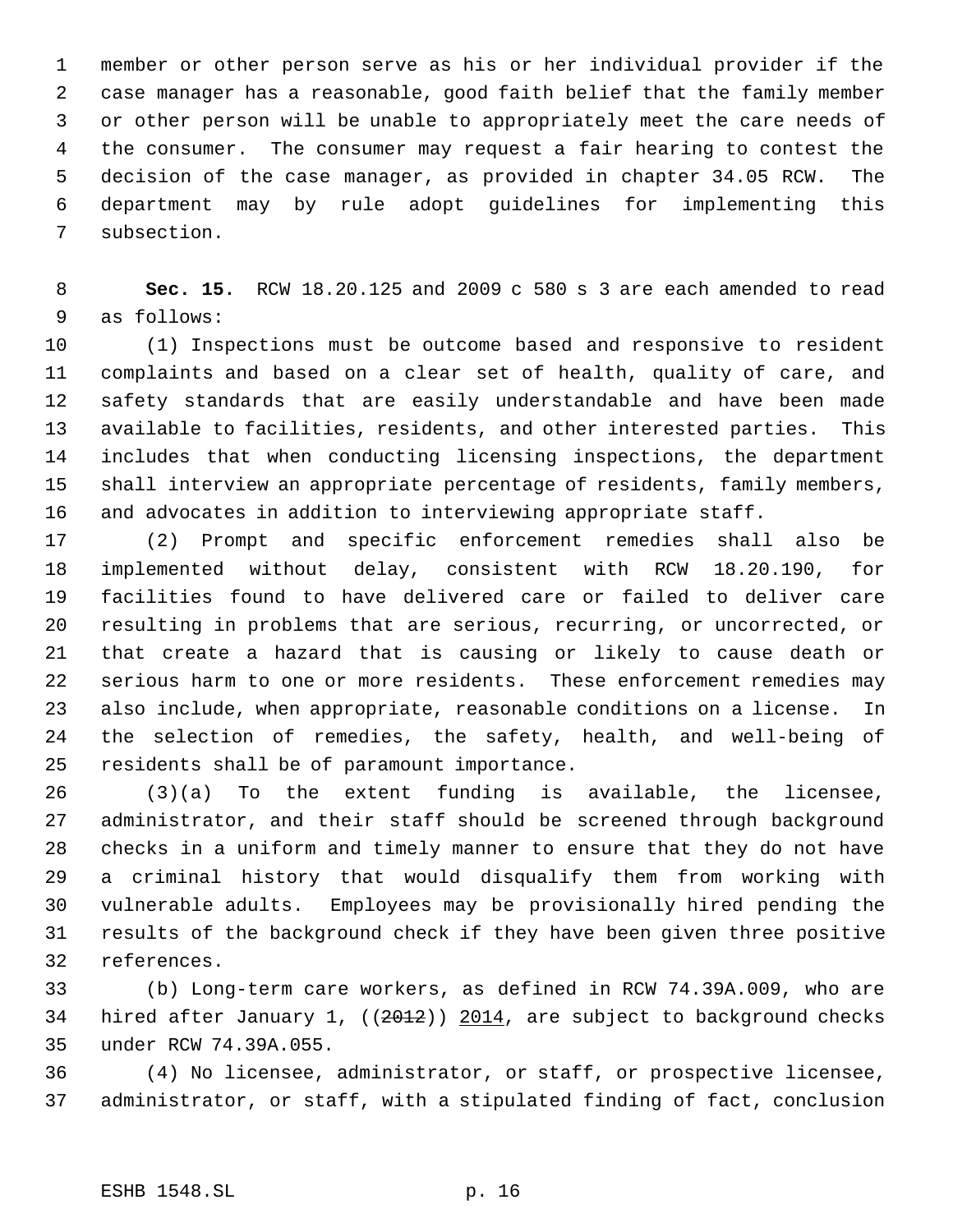of law, and agreed order, or finding of fact, conclusion of law, or final order issued by a disciplining authority, a court of law, or entered into the state registry finding him or her guilty of abuse, neglect, exploitation, or abandonment of a minor or a vulnerable adult as defined in chapter 74.34 RCW shall be employed in the care of and have unsupervised access to vulnerable adults.

 **Sec. 16.** RCW 43.20A.710 and 2011 c 253 s 1 are each amended to read as follows:

 (1) The secretary shall investigate the conviction records, pending charges and disciplinary board final decisions of:

 (a) Any current employee or applicant seeking or being considered for any position with the department who will or may have unsupervised access to children, vulnerable adults, or individuals with mental illness or developmental disabilities. This includes, but is not limited to, positions conducting comprehensive assessments, financial eligibility determinations, licensing and certification activities, investigations, surveys, or case management; or for state positions 18 otherwise required by federal law to meet employment standards;

 (b) Individual providers who are paid by the state and providers who are paid by home care agencies to provide in-home services involving unsupervised access to persons with physical, mental, or developmental disabilities or mental illness, or to vulnerable adults as defined in chapter 74.34 RCW, including but not limited to services provided under chapter 74.39 or 74.39A RCW; and

 (c) Individuals or businesses or organizations for the care, supervision, case management, or treatment of children, persons with developmental disabilities, or vulnerable adults, including but not limited to services contracted for under chapter 18.20, 70.127, 70.128, 72.36, or 74.39A RCW or Title 71A RCW.

 (2) The secretary shall require a fingerprint-based background check through both the Washington state patrol and the federal bureau of investigation as provided in RCW 43.43.837. Unless otherwise authorized by law, the secretary shall use the information solely for the purpose of determining the character, suitability, and competence of the applicant.

 (3) Except as provided in subsection (4) of this section, an individual provider or home care agency provider who has resided in the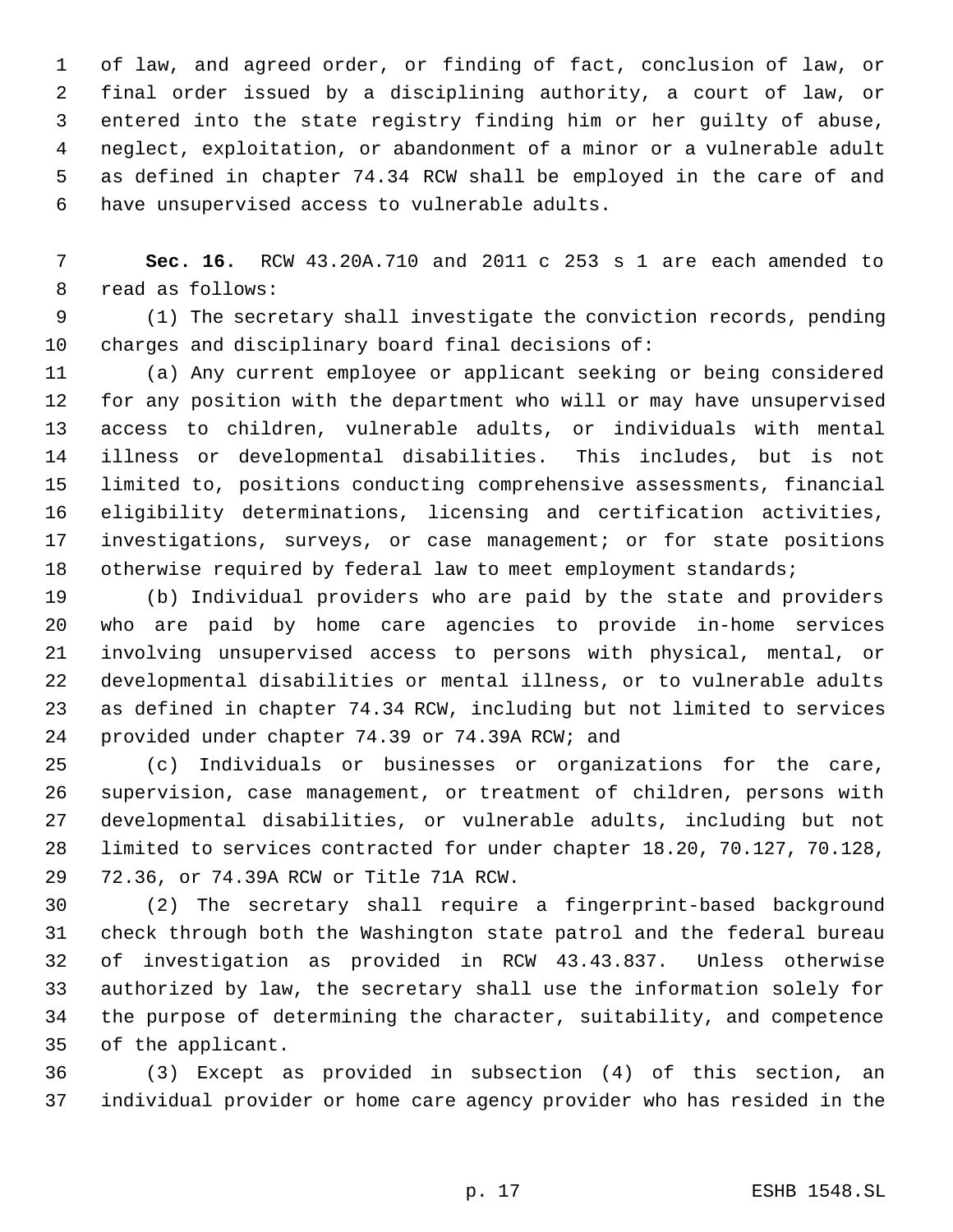state less than three years before applying for employment involving unsupervised access to a vulnerable adult as defined in chapter 74.34 RCW must be fingerprinted for the purpose of investigating conviction records through both the Washington state patrol and the federal bureau of investigation. This subsection applies only with respect to the provision of in-home services funded by medicaid personal care under RCW 74.09.520, community options program entry system waiver services under RCW 74.39A.030, or chore services under RCW 74.39A.110. However, this subsection does not supersede RCW 74.15.030(2)(b).

 (4) Long-term care workers, as defined in RCW 74.39A.009, who are 11 hired after January 1, ((2012)) 2014, are subject to background checks under RCW 74.39A.055, except that the department may require a background check at any time under RCW 43.43.837. For the purposes of this subsection, "background check" includes, but is not limited to, a fingerprint check submitted for the purpose of investigating conviction records through both the Washington state patrol and the federal bureau of investigation.

 (5) An individual provider or home care agency provider hired to provide in-home care for and having unsupervised access to a vulnerable adult as defined in chapter 74.34 RCW must have no conviction for a disqualifying crime under RCW 43.43.830 and 43.43.842. An individual or home care agency provider must also have no conviction for a crime relating to drugs as defined in RCW 43.43.830. This subsection applies only with respect to the provision of in-home services funded by medicaid personal care under RCW 74.09.520, community options program entry system waiver services under RCW 74.39A.030, or chore services under RCW 74.39A.110.

 (6) The secretary shall provide the results of the state background check on long-term care workers, including individual providers, to the persons hiring them or to their legal guardians, if any, for their determination of the character, suitability, and competence of the applicants. If the person elects to hire or retain an individual provider after receiving notice from the department that the applicant has a conviction for an offense that would disqualify the applicant from having unsupervised access to persons with physical, mental, or developmental disabilities or mental illness, or to vulnerable adults as defined in chapter 74.34 RCW, then the secretary shall deny payment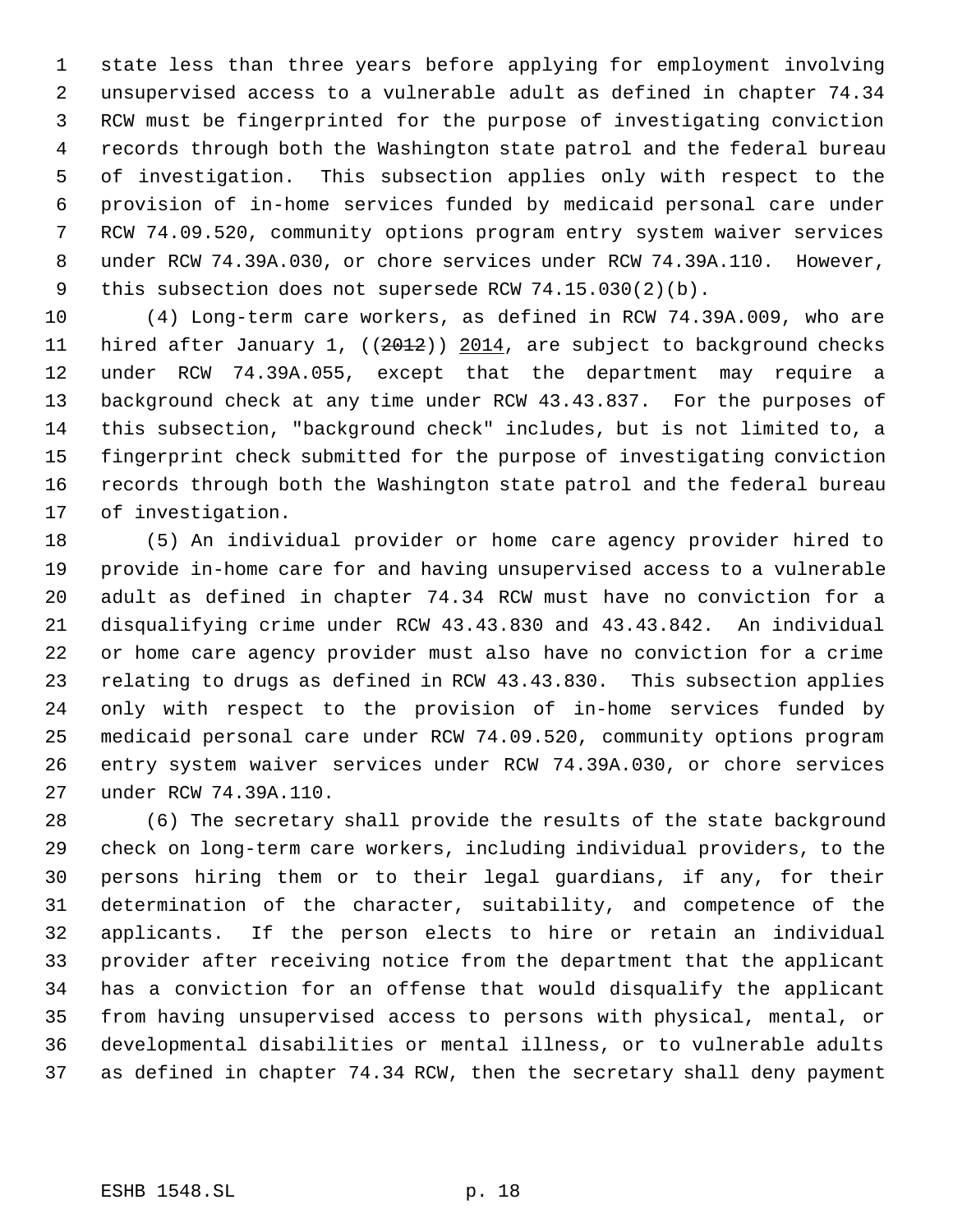for any subsequent services rendered by the disqualified individual provider.

 (7) Criminal justice agencies shall provide the secretary such information as they may have and that the secretary may require for such purpose.

 **Sec. 17.** RCW 43.43.837 and 2011 c 253 s 2 are each amended to read as follows:

 (1) Except as provided in subsection (2) of this section, in order to determine the character, competence, and suitability of any applicant or service provider to have unsupervised access, the secretary may require a fingerprint-based background check through both the Washington state patrol and the federal bureau of investigation at any time, but shall require a fingerprint-based background check when the applicant or service provider has resided in the state less than three consecutive years before application, and:

 (a) Is an applicant or service provider providing services to children or people with developmental disabilities under RCW 74.15.030;

 (b) Is an individual residing in an applicant or service provider's home, facility, entity, agency, or business or who is authorized by the department to provide services to children or people with developmental disabilities under RCW 74.15.030; or

 (c) Is an applicant or service provider providing in-home services funded by:

(i) Medicaid personal care under RCW 74.09.520;

 (ii) Community options program entry system waiver services under RCW 74.39A.030;

(iii) Chore services under RCW 74.39A.110; or

 (iv) Other home and community long-term care programs, established pursuant to chapters 74.39 and 74.39A RCW, administered by the department.

 (2) Long-term care workers, as defined in RCW 74.39A.009, who are 32 hired after January 1, ((2012)) 2014, are subject to background checks under RCW 74.39A.055.

 (3) To satisfy the shared background check requirements provided for in RCW 43.215.215 and 43.20A.710, the department of early learning and the department of social and health services shall share federal fingerprint-based background check results as permitted under the law.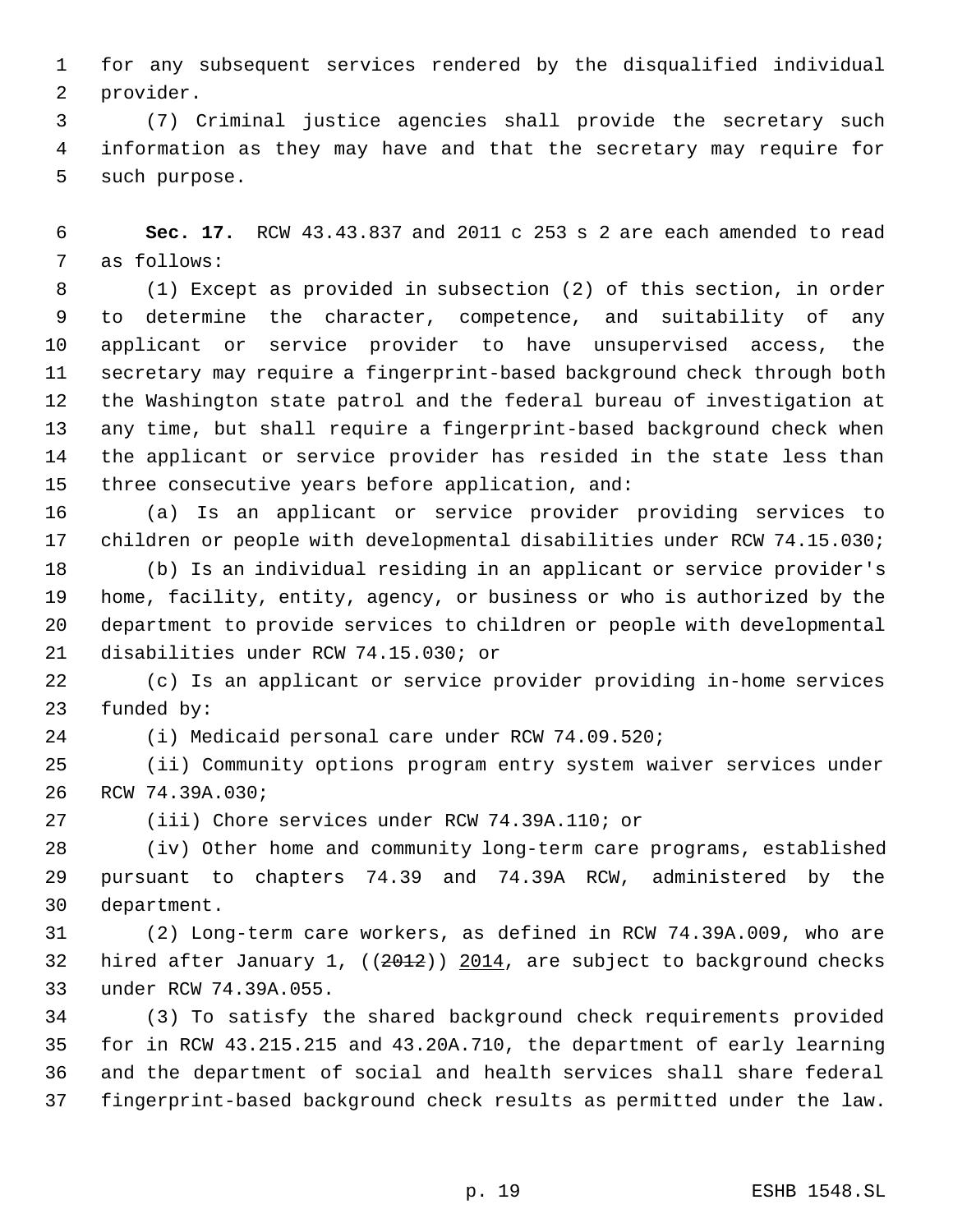The purpose of this provision is to allow both departments to fulfill their joint background check responsibility of checking any individual who may have unsupervised access to vulnerable adults, children, or juveniles. Neither department may share the federal background check results with any other state agency or person.

 (4) The secretary shall require a fingerprint-based background check through the Washington state patrol identification and criminal history section and the federal bureau of investigation when the department seeks to approve an applicant or service provider for a foster or adoptive placement of children in accordance with federal and state law.

 (5) Any secure facility operated by the department under chapter 71.09 RCW shall require applicants and service providers to undergo a fingerprint-based background check through the Washington state patrol identification and criminal history section and the federal bureau of investigation.

 (6) Service providers and service provider applicants who are required to complete a fingerprint-based background check may be hired for a one hundred twenty-day provisional period as allowed under law or program rules when:

(a) A fingerprint-based background check is pending; and

 (b) The applicant or service provider is not disqualified based on the immediate result of the background check.

 (7) Fees charged by the Washington state patrol and the federal bureau of investigation for fingerprint-based background checks shall be paid by the department for applicants or service providers providing:

 (a) Services to people with a developmental disability under RCW 74.15.030;

 (b) In-home services funded by medicaid personal care under RCW 74.09.520;

 (c) Community options program entry system waiver services under RCW 74.39A.030;

(d) Chore services under RCW 74.39A.110;

 (e) Services under other home and community long-term care programs, established pursuant to chapters 74.39 and 74.39A RCW, administered by the department;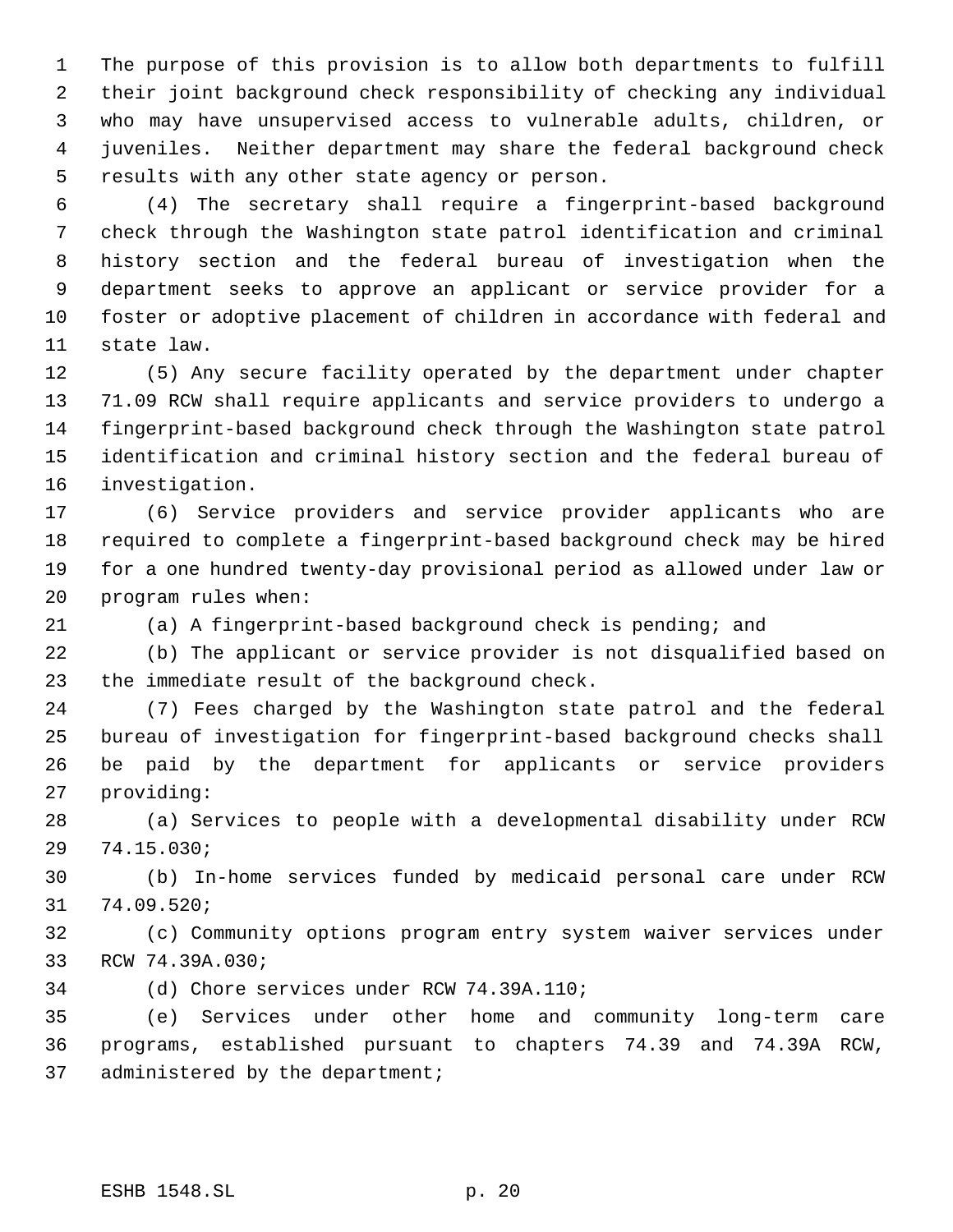(f) Services in, or to residents of, a secure facility under RCW 71.09.115; and

(g) Foster care as required under RCW 74.15.030.

 (8) Service providers licensed under RCW 74.15.030 must pay fees charged by the Washington state patrol and the federal bureau of investigation for conducting fingerprint-based background checks.

 (9) Children's administration service providers licensed under RCW 74.15.030 may not pass on the cost of the background check fees to their applicants unless the individual is determined to be disqualified due to the background information.

 (10) The department shall develop rules identifying the financial responsibility of service providers, applicants, and the department for paying the fees charged by law enforcement to roll, print, or scan fingerprints-based for the purpose of a Washington state patrol or federal bureau of investigation fingerprint-based background check.

 (11) For purposes of this section, unless the context plainly indicates otherwise:

 (a) "Applicant" means a current or prospective department or service provider employee, volunteer, student, intern, researcher, contractor, or any other individual who will or may have unsupervised access because of the nature of the work or services he or she provides. "Applicant" includes but is not limited to any individual who will or may have unsupervised access and is:

(i) Applying for a license or certification from the department;

(ii) Seeking a contract with the department or a service provider;

 (iii) Applying for employment, promotion, reallocation, or transfer;

 (iv) An individual that a department client or guardian of a department client chooses to hire or engage to provide services to himself or herself or another vulnerable adult, juvenile, or child and who might be eligible to receive payment from the department for services rendered; or

 (v) A department applicant who will or may work in a department-covered position.

 (b) "Authorized" means the department grants an applicant, home, or facility permission to:

(i) Conduct licensing, certification, or contracting activities;